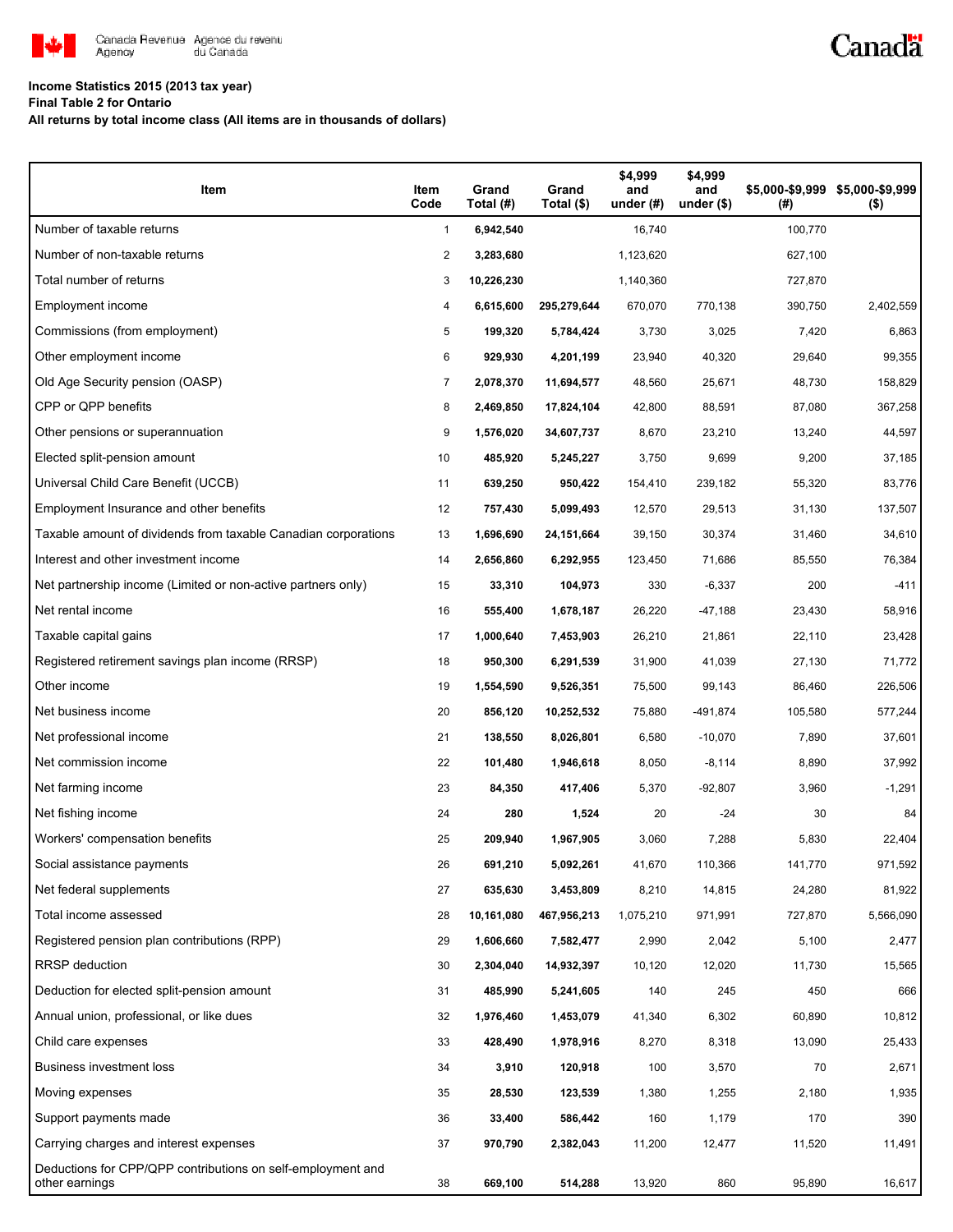

## **Income Statistics 2015 (2013 tax year)**

**Final Table 2 for Ontario**

**All returns by total income class (All items are in thousands of dollars)**

|         |         | Canadä |
|---------|---------|--------|
|         |         |        |
|         |         |        |
| \$4,999 | \$4,999 |        |

| Item                                                                                           | Item<br>Code | Grand<br>Total (#) | Grand<br>Total (\$) | \$4,999<br>and<br>under $(#)$ | \$4,999<br>and<br>under $($)$ | (# )    | \$5,000-\$9,999 \$5,000-\$9,999<br>$($ \$) |
|------------------------------------------------------------------------------------------------|--------------|--------------------|---------------------|-------------------------------|-------------------------------|---------|--------------------------------------------|
| Deductions for provincial parental insurance plan (PPIP)<br>premiums on self-employment income | 39           |                    |                     |                               |                               |         |                                            |
| Exploration and development expenses                                                           | 40           | 23,180             | 298,513             | 80                            | 315                           | 80      | 127                                        |
| Other employment expenses                                                                      | 41           | 356,860            | 1,842,009           | 1,560                         | 4,397                         | 2,390   | 4,453                                      |
| Clergy residence deduction                                                                     | 42           | 11,680             | 163,674             | 40                            | 84                            | 80      | 258                                        |
| Other deductions                                                                               | 43           | 268,730            | 852,958             | 9,750                         | 8,666                         | 10,490  | 6,513                                      |
| Total deductions before adjustments                                                            | 44           | 5,416,940          | 38,080,593          | 93,240                        | 62,951                        | 190,000 | 99,902                                     |
| Social benefits repayment                                                                      | 45           | 203,980            | 611,867             |                               |                               |         |                                            |
| Net income after adjustments                                                                   | 46           | 10,121,700         | 430,022,541         | 1,038,720                     | 1,592,090                     | 726,990 | 5,472,623                                  |
| Canadian Forces personnel and police deduction                                                 | 47           | 1,060              | 24,332              |                               |                               | 10      | 10                                         |
| Security options deductions                                                                    | 48           | 18,340             | 1,012,843           | 20                            | 498                           | 30      | 42                                         |
| Other payments deductions                                                                      | 49           | 1,359,850          | 10,513,322          | 51,390                        | 132,910                       | 168,010 | 1,075,919                                  |
| Non-capital losses of other years                                                              | 50           | 14,690             | 155,067             | 460                           | 1,295                         | 310     | 1,061                                      |
| Net capital losses of other years                                                              | 51           | 271,980            | 860,541             | 1,360                         | 854                           | 1,440   | 1,933                                      |
| Capital gains deduction                                                                        | 52           | 18,380             | 1,273,431           | 170                           | 282                           | 140     | 289                                        |
| Northern residents deductions                                                                  | 53           | 5,100              | 15,044              | 70                            | 31                            | 100     | 143                                        |
| Additional deductions                                                                          | 54           | 67,100             | 296,357             | 910                           | 2,475                         | 1,170   | 2,897                                      |
| Farming/fishing losses of prior years                                                          | 55           | 3,670              | 38,248              | 130                           | 1,515                         | 80      | 714                                        |
| Total deductions from net income                                                               | 56           | 1,719,840          | 14,194,340          | 54,240                        | 139,860                       | 170,730 | 1,083,007                                  |
| Taxable income assessed                                                                        | 57           | 9,837,560          | 415,861,967         | 1,011,310                     | 1,463,282                     | 637,110 | 4,392,518                                  |
| Basic personal amount                                                                          | 58           | 10,225,980         | 112,440,533         | 1,140,190                     | 12,328,316                    | 727,850 | 7,975,430                                  |
| Age amount                                                                                     | 59           | 1,958,470          | 11,865,015          | 55,480                        | 365,598                       | 50,410  | 341,072                                    |
| Spouse or common-law partner amount                                                            | 60           | 849,670            | 6,587,573           | 58,100                        | 542,358                       | 42,900  | 335,670                                    |
| Amount for eligible dependant                                                                  | 61           | 367,750            | 3,865,832           | 26,840                        | 284,468                       | 31,360  | 334,964                                    |
| Amount for children 17 and under                                                               | 62           | 1,479,840          | 5,835,924           | 78,780                        | 320,263                       | 58,950  | 225,630                                    |
| Amount for infirm dependants age 18 or older                                                   | 63           | 9,280              | 40,198              | 140                           | 845                           | 180     | 1,096                                      |
| CPP or QPP contributions through employment                                                    | 64           | 5,663,140          | 8,840,752           | 83,060                        | 12,434                        | 303,340 | 51,520                                     |
| CPP or QPP contributions on self-employment and other<br>earnings                              | 65           | 669,100            | 514,288             | 13,920                        | 860                           | 95,890  | 16,617                                     |
| Employment Insurance premiums                                                                  | 66           | 5,597,600          | 3,408,796           | 182,440                       | 19,244                        | 339,350 | 42,843                                     |
| PPIP premiums paid                                                                             | 67           |                    |                     |                               |                               |         |                                            |
| PPIP premiums payable on employment income                                                     | 68           |                    |                     |                               |                               |         |                                            |
| PPIP premiums payable on self-employment income                                                | 69           |                    |                     |                               |                               |         |                                            |
| Volunteer firefighters' amount                                                                 | 70           | 8,160              | 24,492              | 150                           | 447                           | 130     | 384                                        |
| Canada employment amount                                                                       | 71           | 6,588,660          | 7,049,158           | 335,380                       | 318,003                       | 401,280 | 434,261                                    |
| Public transit amount                                                                          | 72           | 688,730            | 748,378             | 44,180                        | 24,166                        | 46,280  | 26,379                                     |
| Children's fitness amount                                                                      | 73           | 660,820            | 396,641             | 11,390                        | 5,968                         | 8,920   | 4,466                                      |
| Children's arts amount                                                                         | 74           | 249,290            | 140,460             | 3,860                         | 1,956                         | 2,900   | 1,417                                      |
| Home buyers' amount                                                                            | 75           | 63,180             | 284,856             | 900                           | 3,745                         | 580     | 2,474                                      |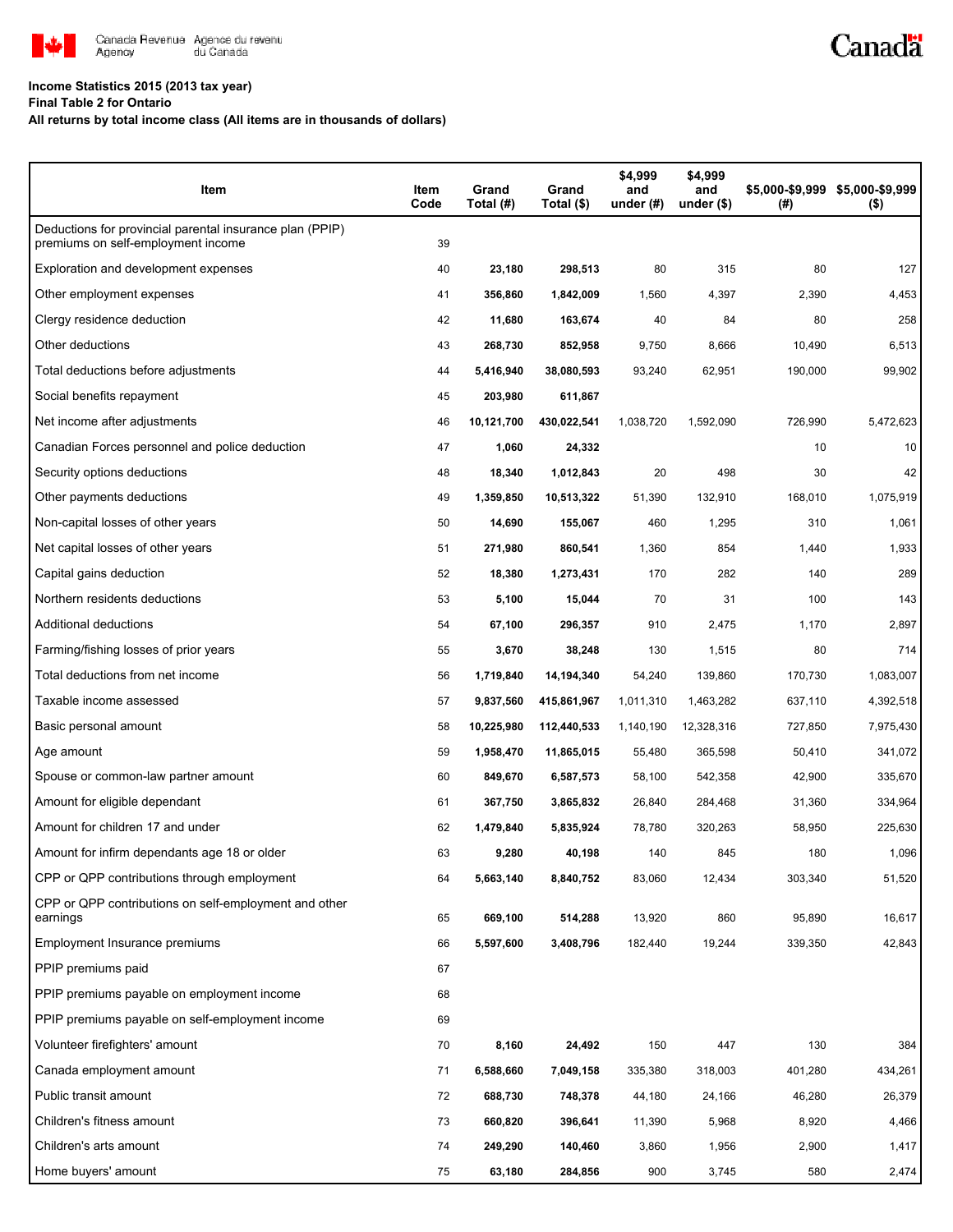

# Canadä

# **Income Statistics 2015 (2013 tax year)**

#### **Final Table 2 for Ontario**

**All returns by total income class (All items are in thousands of dollars)**

| Item                                                              | Item<br>Code | Grand<br>Total (#) | Grand<br>Total (\$) | \$4,999<br>and<br>under $(H)$ | \$4,999<br>and<br>under $($)$ | (#)     | \$5,000-\$9,999 \$5,000-\$9,999<br>$($ \$) |
|-------------------------------------------------------------------|--------------|--------------------|---------------------|-------------------------------|-------------------------------|---------|--------------------------------------------|
| Pension income amount                                             | 76           | 1,832,760          | 3,520,520           | 11,100                        | 15,902                        | 20,380  | 33,043                                     |
| Caregiver amount                                                  | 77           | 110,770            | 605,444             | 1,910                         | 9,747                         | 1,400   | 6,849                                      |
| Disability amount                                                 | 78           | 318,790            | 2,452,537           | 14,040                        | 110,524                       | 23,130  | 178,303                                    |
| Disability amount transferred from a dependant                    | 79           | 107,970            | 1,088,169           | 3,110                         | 36,308                        | 2,210   | 25,484                                     |
| Interest paid on student loans                                    | 80           | 217,660            | 118,850             | 2,200                         | 988                           | 2,040   | 757                                        |
| Tuition, education, and textbook amounts                          | 81           | 644,180            | 3,973,948           | 90                            | 95                            | 280     | 511                                        |
| Tuition, education, and textbook amounts transferred from a child | 82           | 314,550            | 1,699,596           | 280                           | 1,155                         | 260     | 1,054                                      |
| Amounts transferred from spouse or common-law partner             | 83           | 499,750            | 2,552,094           | 74,270                        | 362,037                       | 28,410  | 136,450                                    |
| Medical expenses                                                  | 84           | 1,160,030          | 3,355,501           | 35,880                        | 35,520                        | 39,320  | 65,487                                     |
| Total tax credits on personal amounts                             | 85           | 10,226,080         | 27,212,218          | 1,140,230                     | 2,220,147                     | 727,860 | 1,536,329                                  |
| Allowable charitable donations and government gifts               | 86           | 2,281,290          | 4,127,083           | 4,330                         | 1,008                         | 6,490   | 2,140                                      |
| Eligible cultural and ecological gifts                            | 87           | 2,140              | 18,348              |                               |                               |         |                                            |
| Total tax credit on donations and gifts                           | 88           | 2,271,980          | 1,154,787           | 4,420                         | 281                           | 6,380   | 540                                        |
| Total federal non-refundable tax credits                          | 89           | 10,226,080         | 28,367,005          | 1,140,230                     | 2,220,428                     | 727,860 | 1,536,870                                  |
| Federal dividend tax credit                                       | 90           | 1,506,320          | 3,270,349           | 4,350                         | $\overline{7}$                | 3,060   | 23                                         |
| Overseas employment tax credit                                    | 91           | 1,150              | 9,819               |                               |                               |         |                                            |
| Minimum tax carryover                                             | 92           | 13,360             | 42,101              |                               |                               |         |                                            |
| Basic federal tax                                                 | 93           | 6,265,180          | 49,906,759          | 1,950                         | 609                           | 4.000   | 1,362                                      |
| Federal Foreign Tax Credit                                        | 94           | 581,760            | 523,583             | 40                            | 12                            | 90      | 27                                         |
| Federal Political contribution tax credit                         | 95           | 66,600             | 11,312              |                               |                               |         |                                            |
| <b>Investment Tax Credit</b>                                      | 96           | 13,320             | 24,137              |                               |                               |         |                                            |
| Labour-sponsored funds tax credit                                 | 97           | 510                | 257                 |                               |                               |         |                                            |
| Alternative minimum tax payable                                   | 98           | 10,840             | 56,388              | 20                            | 239                           |         |                                            |
| Net federal tax                                                   | 99           | 6,245,900          | 49,365,752          | 1,850                         | 624                           | 3,830   | 1,380                                      |
| CPP contributions on self-employment                              | 100          | 669,130            | 1,028,597           | 13,920                        | 1,719                         | 95,890  | 33,233                                     |
| Social Benefits repayment                                         | 101          | 203,980            | 611,867             |                               |                               |         |                                            |
| <b>Net Provincial Tax</b>                                         | 102          | 6,532,560          | 27,989,728          | 2,020                         | 306                           | 4,430   | 682                                        |
| Total tax payable                                                 | 103          | 6,942,540          | 78,996,850          | 16,740                        | 2,653                         | 100,770 | 35,320                                     |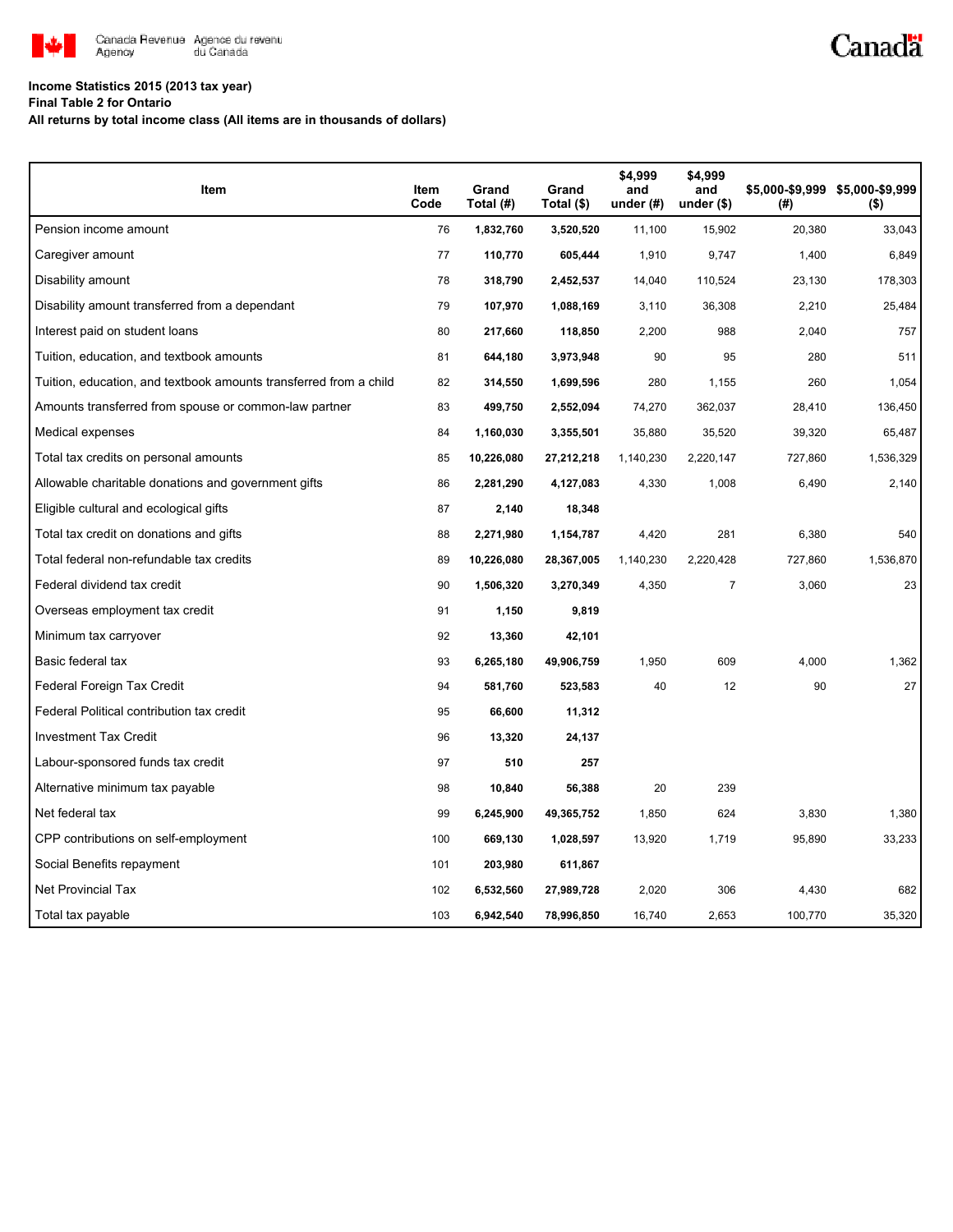| Item                                                                          | Item<br>Code   | (# )    | \$10,000-\$14,999 \$10,000-\$14,999 \$15,000-\$19,999 \$15,000-\$19,999 \$20,000-\$24,999 \$20,000-\$24,999<br>$($ \$) | (#)     | $($ \$)    | (# )    | $($ \$)    |
|-------------------------------------------------------------------------------|----------------|---------|------------------------------------------------------------------------------------------------------------------------|---------|------------|---------|------------|
| Number of taxable returns                                                     | $\mathbf{1}$   | 195,320 |                                                                                                                        | 321,380 |            | 559,710 |            |
| Number of non-taxable returns                                                 | $\overline{2}$ | 715,900 |                                                                                                                        | 593,560 |            | 160,430 |            |
| Total number of returns                                                       | 3              | 911,220 |                                                                                                                        | 914,940 |            | 720,140 |            |
| Employment income                                                             | 4              | 411,650 | 4,031,765                                                                                                              | 378,680 | 5,253,538  | 370,080 | 6,822,407  |
| Commissions (from employment)                                                 | 5              | 10,180  | 15,727                                                                                                                 | 10,960  | 25,809     | 11,520  | 39,625     |
| Other employment income                                                       | 6              | 34,030  | 119,775                                                                                                                | 35,700  | 124,623    | 41,330  | 145,111    |
| Old Age Security pension (OASP)                                               | $\overline{7}$ | 166,450 | 714,368                                                                                                                | 385,040 | 2,096,871  | 263,070 | 1,626,287  |
| CPP or QPP benefits                                                           | 8              | 207,460 | 1,018,343                                                                                                              | 378,330 | 2,035,083  | 293,180 | 2,226,630  |
| Other pensions or superannuation                                              | 9              | 34,020  | 107,005                                                                                                                | 115,360 | 387,374    | 187,000 | 1,011,740  |
| Elected split-pension amount                                                  | 10             | 28,500  | 143,525                                                                                                                | 72,540  | 499,786    | 52,880  | 373,445    |
| Universal Child Care Benefit (UCCB)                                           | 11             | 64,580  | 95,183                                                                                                                 | 49,160  | 73,522     | 39,780  | 57,929     |
| Employment Insurance and other<br>benefits                                    | 12             | 60,300  | 347,234                                                                                                                | 77,880  | 520,292    | 79,970  | 584,357    |
| Taxable amount of dividends from<br>taxable Canadian corporations             | 13             | 50,800  | 62,380                                                                                                                 | 76,940  | 110,541    | 93,440  | 165,030    |
| Interest and other investment income                                          | 14             | 130,520 | 124,183                                                                                                                | 192,030 | 211,748    | 194,590 | 261,185    |
| Net partnership income (Limited or<br>non-active partners only)               | 15             | 260     | $-501$                                                                                                                 | 320     | $-320$     | 440     | $-680$     |
| Net rental income                                                             | 16             | 31,980  | 87,349                                                                                                                 | 35,550  | 88,812     | 34,140  | 82,973     |
| Taxable capital gains                                                         | 17             | 31,760  | 37,547                                                                                                                 | 46,290  | 53,891     | 58,210  | 73,665     |
| Registered retirement savings plan<br>income (RRSP)                           | 18             | 40,610  | 137,639                                                                                                                | 50,810  | 188,042    | 56,680  | 230,971    |
| Other income                                                                  | 19             | 91,210  | 242,860                                                                                                                | 90,340  | 223,494    | 93,610  | 210,098    |
| Net business income                                                           | 20             | 117,830 | 990,014                                                                                                                | 90,430  | 917,845    | 68,540  | 804,423    |
| Net professional income                                                       | 21             | 9,110   | 66,818                                                                                                                 | 8,330   | 74,990     | 6,740   | 76,404     |
| Net commission income                                                         | 22             | 10,280  | 66,357                                                                                                                 | 8,800   | 67,672     | 7,490   | 69,135     |
| Net farming income                                                            | 23             | 6,180   | 12,826                                                                                                                 | 6,690   | 16,056     | 5,810   | 19,072     |
| Net fishing income                                                            | 24             | 20      | 69                                                                                                                     | 40      | 150        | 20      | 41         |
| Workers' compensation benefits                                                | 25             | 11,630  | 59,817                                                                                                                 | 17,300  | 105,354    | 24,360  | 180,618    |
| Social assistance payments                                                    | 26             | 244,820 | 2,153,106                                                                                                              | 169,910 | 931,353    | 50,020  | 552,675    |
| Net federal supplements                                                       | 27             | 123,120 | 761,656                                                                                                                | 285,290 | 1,964,080  | 135,450 | 422,050    |
| Total income assessed                                                         | 28             | 911,220 | 11,413,632                                                                                                             | 914,940 | 15,997,168 | 720,140 | 16,070,345 |
| Registered pension plan contributions<br>(RPP)                                | 29             | 9,400   | 6,003                                                                                                                  | 16,400  | 12,509     | 24,160  | 22,018     |
| RRSP deduction                                                                | 30             | 24,920  | 32,647                                                                                                                 | 42,930  | 68,196     | 61,750  | 113,335    |
| Deduction for elected split-pension<br>amount                                 | 31             | 1,110   | 1,562                                                                                                                  | 3,390   | 5,497      | 32,900  | 69,961     |
| Annual union, professional, or like<br>dues                                   | 32             | 70,450  | 15,743                                                                                                                 | 69,850  | 18,331     | 74,000  | 22,645     |
| Child care expenses                                                           | 33             | 17,600  | 45,553                                                                                                                 | 22,180  | 67,039     | 25,710  | 88,463     |
| Business investment loss                                                      | 34             | 80      | 3,746                                                                                                                  | 90      | 2,228      | 150     | 3,915      |
| Moving expenses                                                               | 35             | 2,500   | 2,608                                                                                                                  | 2,230   | 2,817      | 2,080   | 3,094      |
| Support payments made                                                         | 36             | 280     | 908                                                                                                                    | 450     | 1,754      | 520     | 2,013      |
| Carrying charges and interest<br>expenses                                     | 37             | 20,450  | 17,515                                                                                                                 | 38,000  | 29,132     | 51,800  | 38,678     |
| Deductions for CPP/QPP contributions<br>on self-employment and other earnings | 38             | 113,280 | 38,845                                                                                                                 | 82,910  | 41,704     | 61,400  | 39,653     |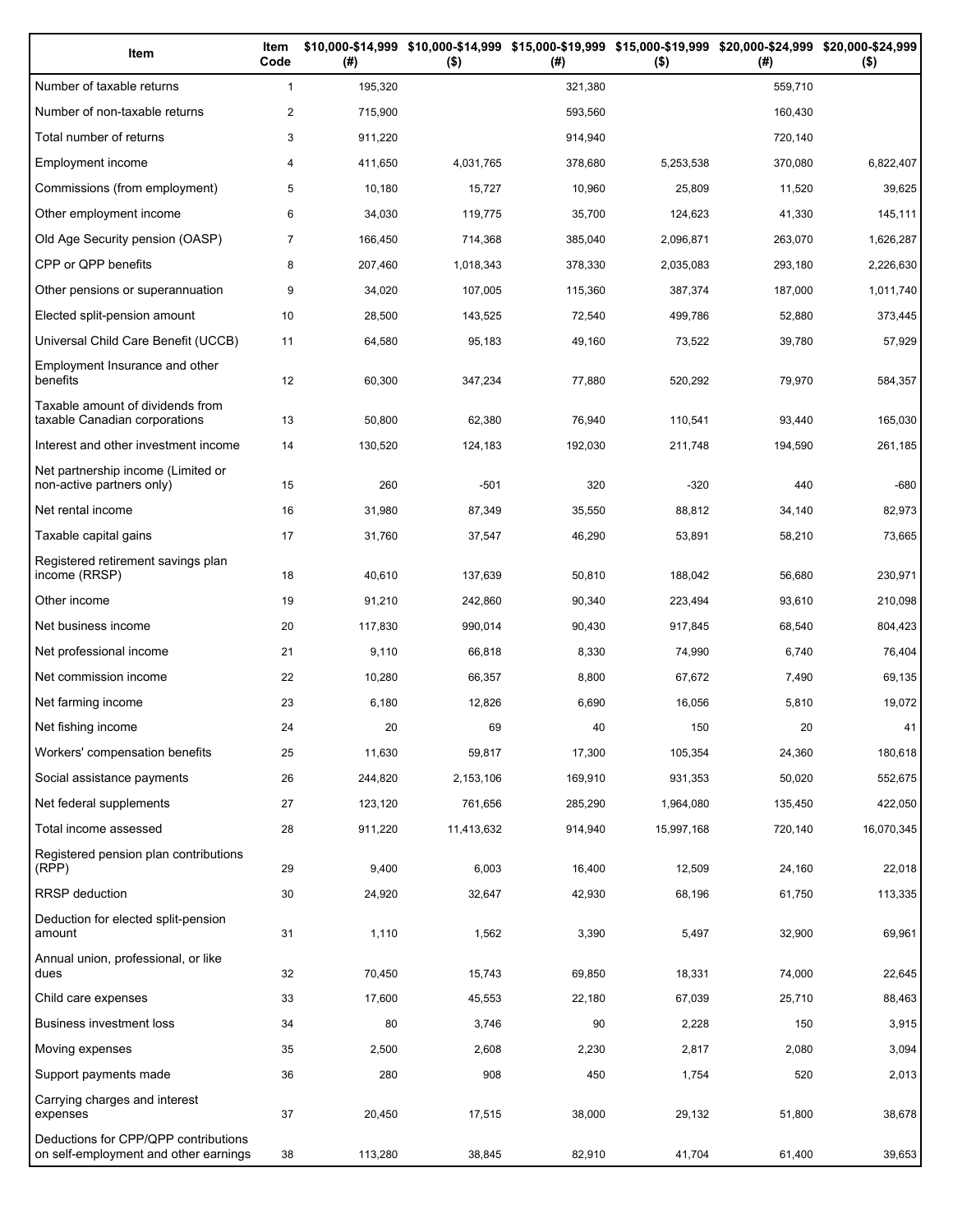| Item                                                                                              | Item<br>Code | (#)     | \$10,000-\$14,999 \$10,000-\$14,999 \$15,000-\$19,999 \$15,000-\$19,999 \$20,000-\$24,999 \$20,000-\$24,999<br>$($ \$) | (#)     | $($ \$)    | (#)     | $($ \$)    |
|---------------------------------------------------------------------------------------------------|--------------|---------|------------------------------------------------------------------------------------------------------------------------|---------|------------|---------|------------|
| Deductions for provincial parental<br>insurance plan (PPIP) premiums on<br>self-employment income | 39           |         |                                                                                                                        |         |            |         |            |
| Exploration and development expenses                                                              | 40           | 90      | 159                                                                                                                    | 140     | 167        | 220     | 232        |
| Other employment expenses                                                                         | 41           | 4,340   | 9,189                                                                                                                  | 7,210   | 17,093     | 10,460  | 28,413     |
| Clergy residence deduction                                                                        | 42           | 140     | 671                                                                                                                    | 230     | 1,176      | 360     | 2,253      |
| Other deductions                                                                                  | 43           | 16,290  | 11,898                                                                                                                 | 20,580  | 14,169     | 23,170  | 14,108     |
| Total deductions before adjustments                                                               | 44           | 238,630 | 187,726                                                                                                                | 244,470 | 282,386    | 281,540 | 449,206    |
| Social benefits repayment                                                                         | 45           |         |                                                                                                                        |         |            |         |            |
| Net income after adjustments                                                                      | 46           | 910,700 | 11,233,026                                                                                                             | 914,660 | 15,719,513 | 719,920 | 15,625,239 |
| Canadian Forces personnel and police<br>deduction                                                 | 47           |         |                                                                                                                        |         |            |         |            |
| Security options deductions                                                                       | 48           | 40      | 38                                                                                                                     | 80      | 93         | 110     | 137        |
| Other payments deductions                                                                         | 49           | 337,490 | 2,974,762                                                                                                              | 371,010 | 3,000,957  | 192,780 | 1,155,347  |
| Non-capital losses of other years                                                                 | 50           | 1,420   | 2,765                                                                                                                  | 1,870   | 5,828      | 1,870   | 8,327      |
| Net capital losses of other years                                                                 | 51           | 3,080   | 3,496                                                                                                                  | 5,790   | 6,484      | 10,940  | 10,566     |
| Capital gains deduction                                                                           | 52           | 220     | 408                                                                                                                    | 360     | 641        | 420     | 1,092      |
| Northern residents deductions                                                                     | 53           | 140     | 273                                                                                                                    | 190     | 472        | 240     | 628        |
| Additional deductions                                                                             | 54           | 2,630   | 5,975                                                                                                                  | 6,670   | 20,447     | 10,830  | 26,954     |
| Farming/fishing losses of prior years                                                             | 55           | 190     | 609                                                                                                                    | 280     | 1,091      | 310     | 1,425      |
| Total deductions from net income                                                                  | 56           | 343,330 | 2,988,348                                                                                                              | 380,710 | 3,036,016  | 209,330 | 1,204,509  |
| Taxable income assessed                                                                           | 57           | 794,190 | 8,247,586                                                                                                              | 887,280 | 12,688,334 | 705,340 | 14,421,721 |
| Basic personal amount                                                                             | 58           | 911,220 | 10,025,121                                                                                                             | 914,930 | 10,079,045 | 720,140 | 7,936,129  |
| Age amount                                                                                        | 59           | 167,180 | 1,143,761                                                                                                              | 385,370 | 2,640,212  | 263,280 | 1,804,089  |
| Spouse or common-law partner<br>amount                                                            | 60           | 68,090  | 505,686                                                                                                                | 79,680  | 590,290    | 78,040  | 589,847    |
| Amount for eligible dependant                                                                     | 61           | 49,760  | 535,131                                                                                                                | 38,090  | 407,700    | 28,960  | 306,058    |
| Amount for children 17 and under                                                                  | 62           | 93,650  | 369,574                                                                                                                | 87,310  | 351,061    | 78,980  | 313,248    |
| Amount for infirm dependants age 18<br>or older                                                   | 63           | 290     | 1,549                                                                                                                  | 440     | 2,206      | 600     | 2,716      |
| CPP or QPP contributions through<br>employment                                                    | 64           | 360,070 | 127,191                                                                                                                | 349,740 | 193,455    | 348,160 | 271,524    |
| CPP or QPP contributions on<br>self-employment and other earnings                                 | 65           | 113,280 | 38,845                                                                                                                 | 82,910  | 41,704     | 61,400  | 39,653     |
| Employment Insurance premiums                                                                     | 66           | 356,770 | 70,009                                                                                                                 | 338,750 | 91,712     | 335,190 | 119,274    |
| PPIP premiums paid                                                                                | 67           |         |                                                                                                                        |         |            |         |            |
| PPIP premiums payable on<br>employment income                                                     | 68           |         |                                                                                                                        |         |            |         |            |
| PPIP premiums payable on<br>self-employment income                                                | 69           |         |                                                                                                                        |         |            |         |            |
| Volunteer firefighters' amount                                                                    | 70           | 160     | 480                                                                                                                    | 230     | 684        | 230     | 693        |
| Canada employment amount                                                                          | 71           | 421,970 | 456,747                                                                                                                | 391,410 | 425,091    | 390,240 | 418,909    |
| Public transit amount                                                                             | 72           | 53,800  | 35,732                                                                                                                 | 49,930  | 39,675     | 47,960  | 44,460     |
| Children's fitness amount                                                                         | 73           | 14,320  | 7,143                                                                                                                  | 17,640  | 8,915      | 20,440  | 10,324     |
| Children's arts amount                                                                            | 74           | 4,650   | 2,322                                                                                                                  | 5,820   | 2,957      | 6,800   | 3,462      |
| Home buyers' amount                                                                               | 75           | 1,060   | 4,626                                                                                                                  | 1,890   | 8,086      | 2,520   | 11,090     |
| Pension income amount                                                                             | 76           | 56,200  | 93,436                                                                                                                 | 163,430 | 284,819    | 217,310 | 407,561    |
| Caregiver amount                                                                                  | 77           | 2,350   | 11,322                                                                                                                 | 3,630   | 17,214     | 5,060   | 24,526     |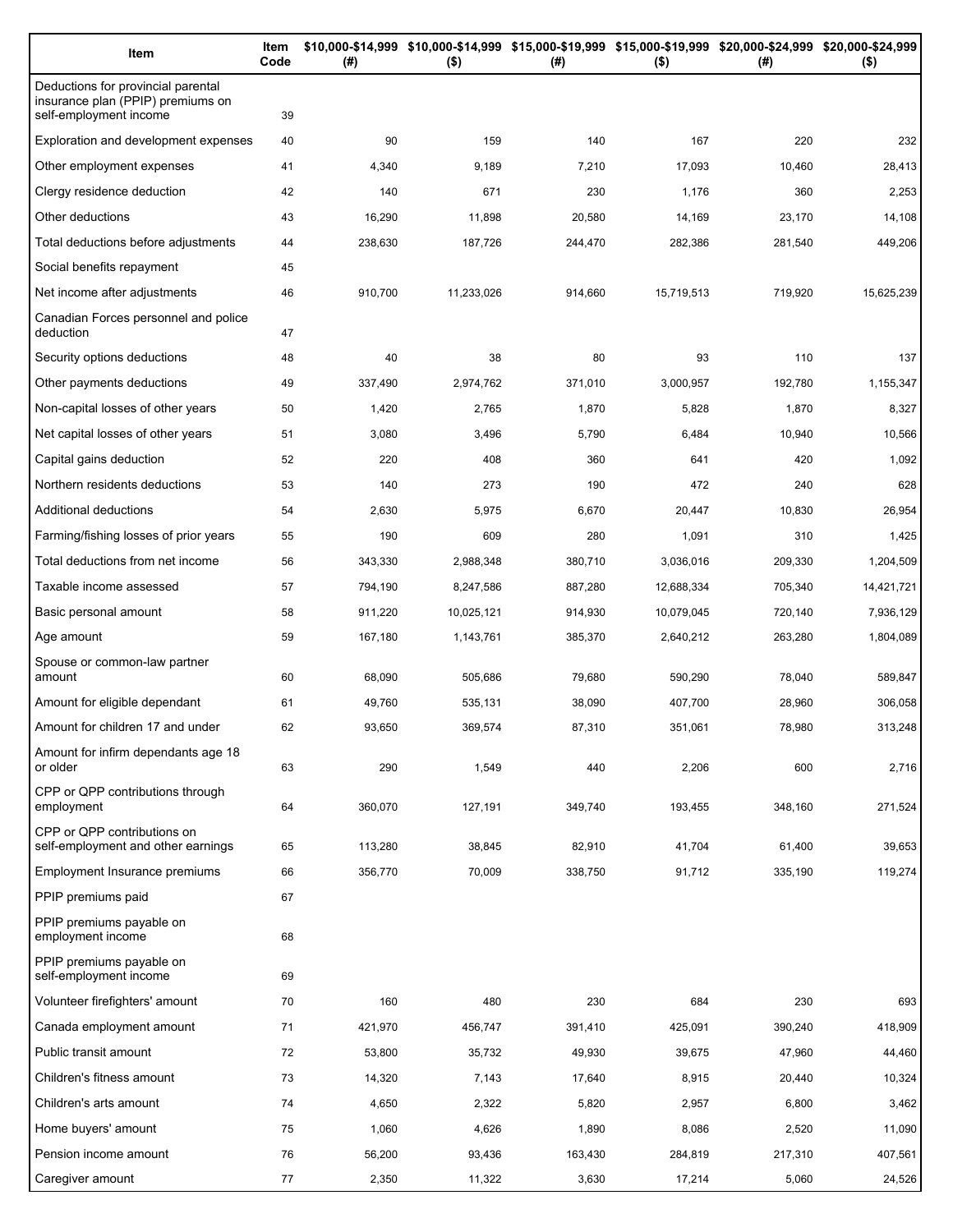| Item                                                                 | Item<br>Code | (#)     | $($ \$)   | (#)     | $($ \$)   | \$10,000-\$14,999 \$10,000-\$14,999 \$15,000-\$19,999 \$15,000-\$19,999 \$20,000-\$24,999 \$20,000-\$24,999<br>(#) | $($ \$)        |
|----------------------------------------------------------------------|--------------|---------|-----------|---------|-----------|--------------------------------------------------------------------------------------------------------------------|----------------|
| Disability amount                                                    | 78           | 41,030  | 314,927   | 37,760  | 289,868   | 37,170                                                                                                             | 284,454        |
| Disability amount transferred from a<br>dependant                    | 79           | 3,620   | 40,297    | 4,240   | 44,017    | 4,810                                                                                                              | 45,622         |
| Interest paid on student loans                                       | 80           | 5,470   | 2,032     | 11,980  | 5,095     | 16,280                                                                                                             | 7,268          |
| Tuition, education, and textbook<br>amounts                          | 81           | 64,280  | 63,825    | 115,680 | 411,450   | 85,230                                                                                                             | 529,809        |
| Tuition, education, and textbook<br>amounts transferred from a child | 82           | 1,020   | 2,515     | 3,810   | 14,057    | 7,000                                                                                                              | 31,598         |
| Amounts transferred from spouse or<br>common-law partner             | 83           | 74,850  | 416,575   | 64,890  | 346,859   | 52,180                                                                                                             | 282,301        |
| Medical expenses                                                     | 84           | 65,670  | 87,915    | 105,980 | 198,125   | 136,310                                                                                                            | 282,049        |
| Total tax credits on personal amounts                                | 85           | 911,220 | 2,153,531 | 914,940 | 2,474,161 | 720,140                                                                                                            | 2,065,029      |
| Allowable charitable donations and<br>government gifts               | 86           | 20,210  | 7,722     | 52,870  | 28,803    | 98,890                                                                                                             | 61,413         |
| Eligible cultural and ecological gifts                               | 87           | 60      | 30        | 120     | 76        | 150                                                                                                                | 84             |
| Total tax credit on donations and gifts                              | 88           | 20,000  | 1,935     | 52,300  | 7,453     | 98,010                                                                                                             | 15,939         |
| Total federal non-refundable tax credits                             | 89           | 911,220 | 2,155,467 | 914,940 | 2,481,613 | 720,140                                                                                                            | 2,080,968      |
| Federal dividend tax credit                                          | 90           | 16,710  | 1,191     | 33,910  | 5,085     | 64,380                                                                                                             | 12,220         |
| Overseas employment tax credit                                       | 91           |         |           | 20      | 6         | 10                                                                                                                 | $\overline{7}$ |
| Minimum tax carryover                                                | 92           |         |           | 220     | 105       | 380                                                                                                                | 263            |
| Basic federal tax                                                    | 93           | 108,650 | 20,216    | 274,670 | 139,008   | 398,610                                                                                                            | 331,703        |
| Federal Foreign Tax Credit                                           | 94           | 2,380   | 110       | 7,970   | 539       | 16,820                                                                                                             | 976            |
| Federal Political contribution tax credit                            | 95           | 150     | 13        | 460     | 47        | 1,370                                                                                                              | 135            |
| <b>Investment Tax Credit</b>                                         | 96           | 90      | 4         | 200     | 21        | 260                                                                                                                | 48             |
| Labour-sponsored funds tax credit                                    | 97           |         |           |         |           | 10                                                                                                                 | $\overline{2}$ |
| Alternative minimum tax payable                                      | 98           |         |           |         |           |                                                                                                                    |                |
| Net federal tax                                                      | 99           | 106.740 | 20.171    | 272,090 | 138,485   | 397,140                                                                                                            | 330,637        |
| CPP contributions on self-employment                                 | 100          | 113,280 | 77,691    | 82,910  | 83,408    | 61,400                                                                                                             | 79,304         |
| Social Benefits repayment                                            | 101          |         |           |         |           |                                                                                                                    |                |
| <b>Net Provincial Tax</b>                                            | 102          | 17,700  | 2,113     | 233,460 | 50,679    | 538,030                                                                                                            | 211,845        |
| Total tax payable                                                    | 103          | 195,320 | 100,035   | 321,380 | 272,652   | 559,710                                                                                                            | 621,866        |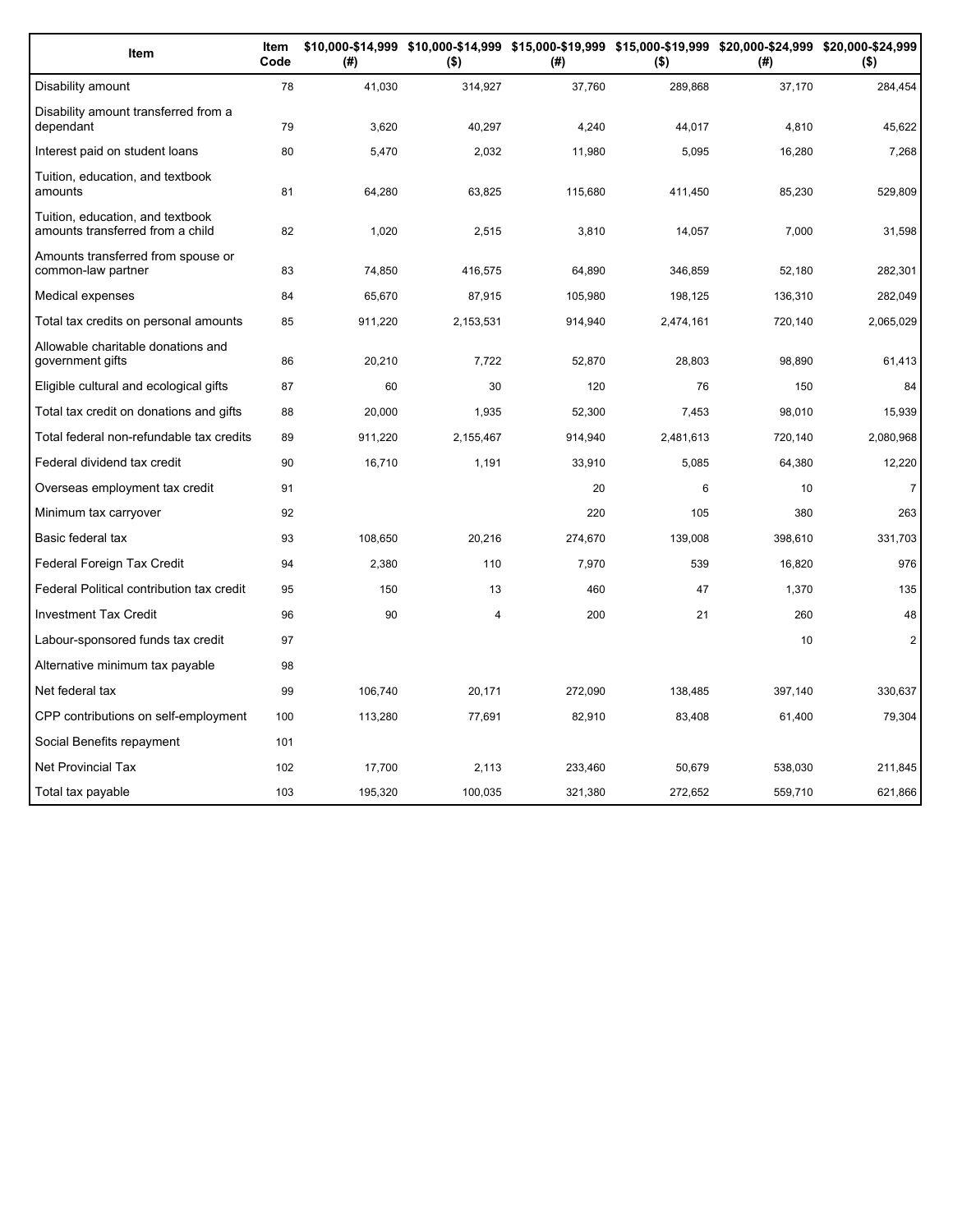| Item                                                                          | Item<br>Code   | (# )    | \$25,000-\$29,999 \$25,000-\$29,999<br>$($ \$) | (# )    | \$30,000-\$34,999 \$30,000-\$34,999 \$35,000-\$39,999 \$35,000-\$39,999<br>$($ \$) | (# )    | $($ \$)    |
|-------------------------------------------------------------------------------|----------------|---------|------------------------------------------------|---------|------------------------------------------------------------------------------------|---------|------------|
| Number of taxable returns                                                     | $\mathbf{1}$   | 532,670 |                                                | 533,310 |                                                                                    | 527,420 |            |
| Number of non-taxable returns                                                 | $\overline{c}$ | 31,640  |                                                | 12,370  |                                                                                    | 6,270   |            |
| Total number of returns                                                       | 3              | 564,310 |                                                | 545,690 |                                                                                    | 533,690 |            |
| Employment income                                                             | 4              | 353,560 | 8,100,557                                      | 355,300 | 9,768,635                                                                          | 360,170 | 11,613,770 |
| Commissions (from employment)                                                 | 5              | 11,260  | 51,530                                         | 11,220  | 69,101                                                                             | 11,080  | 87,426     |
| Other employment income                                                       | 6              | 46,030  | 165,588                                        | 55,300  | 185,706                                                                            | 62,090  | 191,207    |
| Old Age Security pension (OASP)                                               | $\overline{7}$ | 159,690 | 986,329                                        | 152,600 | 948,990                                                                            | 142,340 | 885,174    |
| CPP or QPP benefits                                                           | 8              | 188,640 | 1,515,127                                      | 182,580 | 1,480,908                                                                          | 172,970 | 1,411,298  |
| Other pensions or superannuation                                              | 9              | 139,500 | 1,320,680                                      | 142,810 | 1,854,284                                                                          | 140,540 | 2,307,031  |
| Elected split-pension amount                                                  | 10             | 29,790  | 300,647                                        | 44,870  | 528,903                                                                            | 48,910  | 625,071    |
| Universal Child Care Benefit (UCCB)                                           | 11             | 35,590  | 51,231                                         | 33,230  | 47,583                                                                             | 30,520  | 43,570     |
| Employment Insurance and other<br>benefits                                    | 12             | 76,340  | 594,102                                        | 71,960  | 561,245                                                                            | 67,290  | 497,164    |
| Taxable amount of dividends from<br>taxable Canadian corporations             | 13             | 78,830  | 197,145                                        | 86,120  | 250,908                                                                            | 93,410  | 334,909    |
| Interest and other investment income                                          | 14             | 150,220 | 228,664                                        | 152,730 | 245,451                                                                            | 154,320 | 255,767    |
| Net partnership income (Limited or<br>non-active partners only)               | 15             | 450     | $-324$                                         | 590     | $-333$                                                                             | 630     | $-217$     |
| Net rental income                                                             | 16             | 29,540  | 69,311                                         | 29,390  | 67,995                                                                             | 30,040  | 65,161     |
| Taxable capital gains                                                         | 17             | 48,600  | 78,840                                         | 51,730  | 88,538                                                                             | 55,090  | 100,143    |
| Registered retirement savings plan<br>income (RRSP)                           | 18             | 53,870  | 247,013                                        | 58,060  | 276,199                                                                            | 62,750  | 322,350    |
| Other income                                                                  | 19             | 79,390  | 194,943                                        | 83,150  | 213,699                                                                            | 86,870  | 240,048    |
| Net business income                                                           | 20             | 52,020  | 701,853                                        | 43,900  | 612,002                                                                            | 38,130  | 544,948    |
| Net professional income                                                       | 21             | 5,820   | 78,150                                         | 5,270   | 75,658                                                                             | 5,000   | 78,108     |
| Net commission income                                                         | 22             | 6,170   | 66,412                                         | 5,510   | 66,978                                                                             | 5,250   | 72,264     |
| Net farming income                                                            | 23             | 4,950   | 18,621                                         | 4,680   | 21,132                                                                             | 4,770   | 24,058     |
| Net fishing income                                                            | 24             | 10      | 118                                            | 20      | 141                                                                                | 10      | 32         |
| Workers' compensation benefits                                                | 25             | 22,030  | 202,824                                        | 19,760  | 202,578                                                                            | 18,120  | 186,095    |
| Social assistance payments                                                    | 26             | 19,040  | 190,778                                        | 9,300   | 79,188                                                                             | 5,210   | 41,121     |
| Net federal supplements                                                       | 27             | 28,490  | 104,041                                        | 12,260  | 44,721                                                                             | 6,920   | 23,428     |
| Total income assessed                                                         | 28             | 564,310 | 15,496,393                                     | 545,690 | 17,723,152                                                                         | 533,690 | 19,983,130 |
| Registered pension plan contributions<br>(RPP)                                | 29             | 34,280  | 37,835                                         | 49,740  | 67,583                                                                             | 73,020  | 123,704    |
| <b>RRSP</b> deduction                                                         | 30             | 77,920  | 159,753                                        | 98,000  | 221,669                                                                            | 119,780 | 295,753    |
| Deduction for elected split-pension<br>amount                                 | 31             | 36,700  | 157,479                                        | 35,420  | 185,076                                                                            | 41,340  | 217,570    |
| Annual union, professional, or like<br>dues                                   | 32             | 81,090  | 29,199                                         | 90,990  | 36,778                                                                             | 106,100 | 49,521     |
| Child care expenses                                                           | 33             | 28,100  | 105,062                                        | 30,220  | 120,582                                                                            | 31,300  | 131,742    |
| Business investment loss                                                      | 34             | 180     | 3,425                                          | 220     | 4,246                                                                              | 190     | 3,467      |
| Moving expenses                                                               | 35             | 2,030   | 3,656                                          | 1,660   | 3,361                                                                              | 1,500   | 3,966      |
| Support payments made                                                         | 36             | 680     | 3,092                                          | 890     | 4,733                                                                              | 1,040   | 6,154      |
| Carrying charges and interest<br>expenses                                     | 37             | 46,150  | 42,859                                         | 49,820  | 48,419                                                                             | 54,190  | 55,434     |
| Deductions for CPP/QPP contributions<br>on self-employment and other earnings | 38             | 47,000  | 36,851                                         | 38,190  | 33,735                                                                             | 32,450  | 31,458     |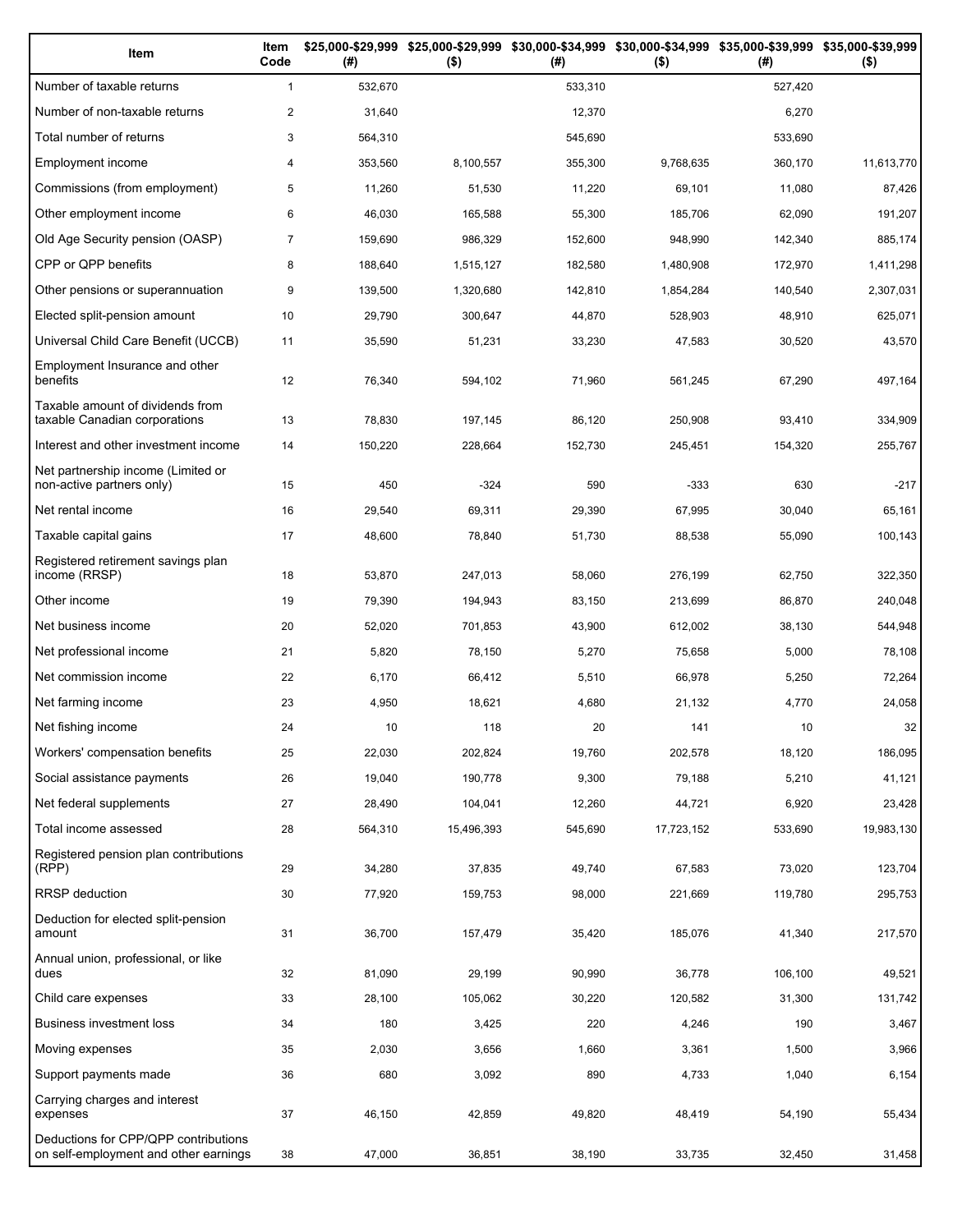| Item                                                                                              | Item<br>Code | (#)     | $($ \$)    | \$25,000-\$29,999 \$25,000-\$29,999 \$30,000-\$34,999 \$30,000-\$34,999 \$35,000-\$39,999 \$35,000-\$39,999<br>(#) | $($ \$)    | (# )    | $($ \$)    |
|---------------------------------------------------------------------------------------------------|--------------|---------|------------|--------------------------------------------------------------------------------------------------------------------|------------|---------|------------|
| Deductions for provincial parental<br>insurance plan (PPIP) premiums on<br>self-employment income | 39           |         |            |                                                                                                                    |            |         |            |
| Exploration and development expenses                                                              | 40           | 270     | 513        | 340                                                                                                                | 666        | 390     | 578        |
| Other employment expenses                                                                         | 41           | 13,450  | 38,849     | 15,190                                                                                                             | 48,866     | 16,430  | 55,164     |
| Clergy residence deduction                                                                        | 42           | 470     | 3,248      | 690                                                                                                                | 5,470      | 740     | 6,727      |
| Other deductions                                                                                  | 43           | 20,760  | 13,905     | 20,540                                                                                                             | 15,152     | 20,150  | 15,966     |
| Total deductions before adjustments                                                               | 44           | 279,250 | 636,053    | 297,010                                                                                                            | 796,672    | 326,160 | 997,465    |
| Social benefits repayment                                                                         | 45           |         |            |                                                                                                                    |            |         |            |
| Net income after adjustments                                                                      | 46           | 564,170 | 14,862,975 | 545,540                                                                                                            | 16,929,668 | 533,580 | 18,988,011 |
| Canadian Forces personnel and police<br>deduction                                                 | 47           | 10      | 22         | 20                                                                                                                 | 19         |         |            |
| Security options deductions                                                                       | 48           | 150     | 223        | 180                                                                                                                | 312        | 180     | 331        |
| Other payments deductions                                                                         | 49           | 64,390  | 497,643    | 39,250                                                                                                             | 326,513    | 29,150  | 250,718    |
| Non-capital losses of other years                                                                 | 50           | 1,550   | 8,583      | 1,250                                                                                                              | 8,482      | 960     | 7,604      |
| Net capital losses of other years                                                                 | 51           | 10,760  | 13,019     | 12,810                                                                                                             | 15,778     | 14,260  | 18,511     |
| Capital gains deduction                                                                           | 52           | 400     | 1,560      | 500                                                                                                                | 2,725      | 550     | 3,439      |
| Northern residents deductions                                                                     | 53           | 220     | 576        | 210                                                                                                                | 583        | 240     | 623        |
| Additional deductions                                                                             | 54           | 7,140   | 22,101     | 6,180                                                                                                              | 18,961     | 5,440   | 17,841     |
| Farming/fishing losses of prior years                                                             | 55           | 280     | 1,781      | 230                                                                                                                | 1,844      | 220     | 1,828      |
| Total deductions from net income                                                                  | 56           | 81,390  | 545,521    | 58,300                                                                                                             | 375,229    | 49,050  | 300,990    |
| Taxable income assessed                                                                           | 57           | 560,330 | 14,318,067 | 543,980                                                                                                            | 16,555,716 | 532,690 | 18,687,628 |
| Basic personal amount                                                                             | 58           | 564,310 | 6,219,856  | 545,680                                                                                                            | 6,016,266  | 533,690 | 5,885,589  |
| Age amount                                                                                        | 59           | 159,870 | 1,095,439  | 152,790                                                                                                            | 1,046,749  | 142,530 | 935,292    |
| Spouse or common-law partner<br>amount                                                            | 60           | 52,830  | 396,496    | 46,520                                                                                                             | 343,502    | 41,890  | 309,685    |
| Amount for eligible dependant                                                                     | 61           | 23,060  | 241,892    | 21,270                                                                                                             | 222,677    | 20,320  | 211,604    |
| Amount for children 17 and under                                                                  | 62           | 70,050  | 271,626    | 69,840                                                                                                             | 268,181    | 71,260  | 272,961    |
| Amount for infirm dependants age 18<br>or older                                                   | 63           | 630     | 2,711      | 600                                                                                                                | 2,408      | 620     | 2,464      |
| CPP or QPP contributions through<br>employment                                                    | 64           | 335,850 | 336,221    | 338,380                                                                                                            | 417,250    | 343,810 | 506,946    |
| CPP or QPP contributions on<br>self-employment and other earnings                                 | 65           | 47,000  | 36,851     | 38,190                                                                                                             | 33,735     | 32,450  | 31,458     |
| Employment Insurance premiums                                                                     | 66           | 325,530 | 143,231    | 327,270                                                                                                            | 172,490    | 333,810 | 206,095    |
| PPIP premiums paid                                                                                | 67           |         |            |                                                                                                                    |            |         |            |
| PPIP premiums payable on<br>employment income                                                     | 68           |         |            |                                                                                                                    |            |         |            |
| PPIP premiums payable on<br>self-employment income                                                | 69           |         |            |                                                                                                                    |            |         |            |
| Volunteer firefighters' amount                                                                    | 70           | 300     | 897        | 360                                                                                                                | 1,068      | 470     | 1,413      |
| Canada employment amount                                                                          | 71           | 376,690 | 402,081    | 384,600                                                                                                            | 405,455    | 393,960 | 412,180    |
| Public transit amount                                                                             | 72           | 43,340  | 44,679     | 39,570                                                                                                             | 43,560     | 36,850  | 42,827     |
| Children's fitness amount                                                                         | 73           | 21,760  | 11,008     | 25,020                                                                                                             | 12,617     | 28,340  | 14,572     |
| Children's arts amount                                                                            | 74           | 7,070   | 3,635      | 8,100                                                                                                              | 4,097      | 9,050   | 4,609      |
| Home buyers' amount                                                                               | 75           | 3,380   | 14,660     | 4,310                                                                                                              | 18,951     | 4,840   | 21,516     |
| Pension income amount                                                                             | 76           | 156,200 | 304,567    | 162,440                                                                                                            | 319,969    | 160,150 | 316,359    |
| Caregiver amount                                                                                  | 77           | 6,020   | 29,964     | 6,730                                                                                                              | 34,555     | 7,570   | 40,113     |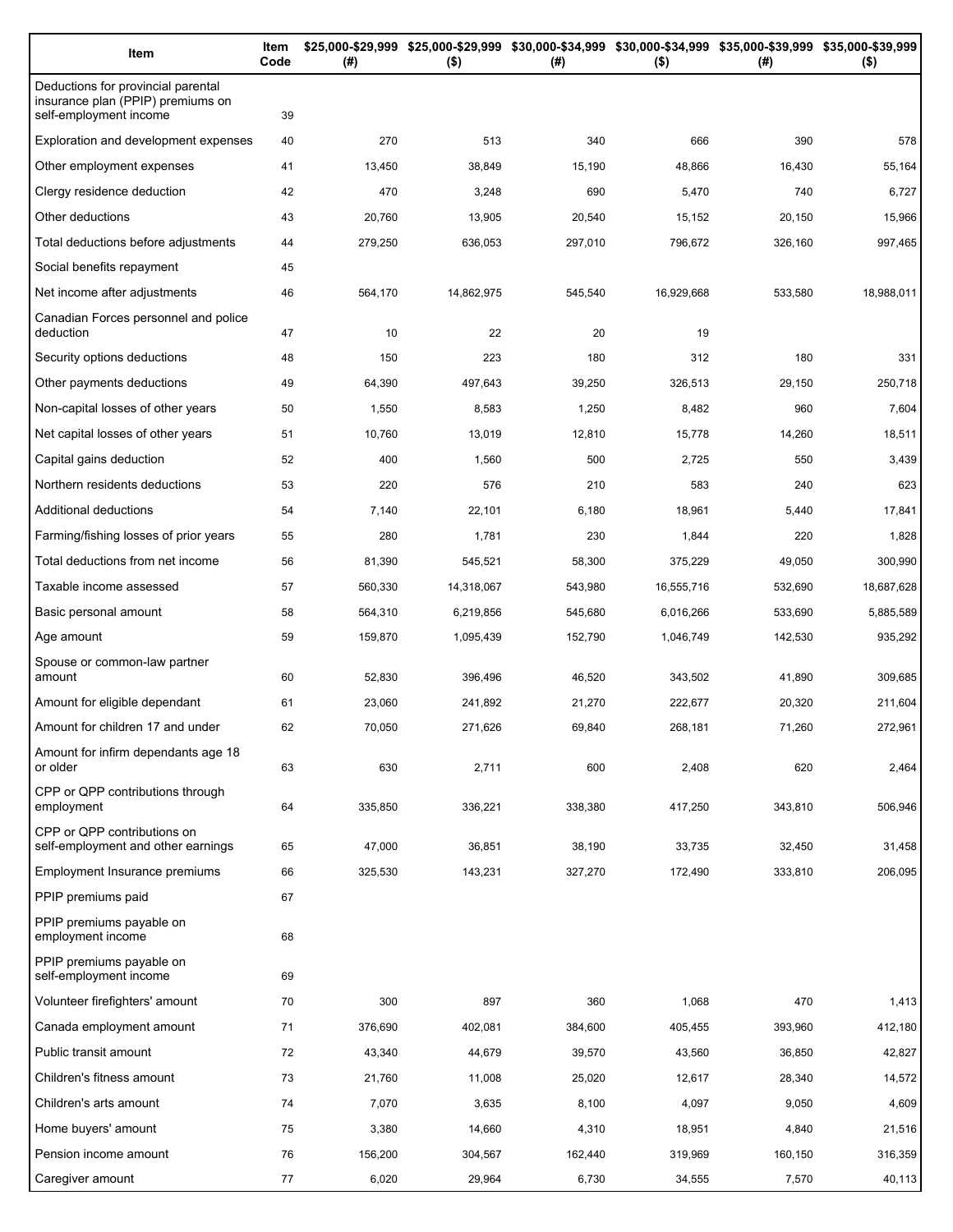| <b>Item</b>                                                          | Item<br>Code | (#)     | \$25,000-\$29,999 \$25,000-\$29,999 \$30,000-\$34,999 \$30,000-\$34,999 \$35,000-\$39,999 \$35,000-\$39,999<br>$($ \$) | (#)     | $($ \$)   | (#)     | $($ \$)   |
|----------------------------------------------------------------------|--------------|---------|------------------------------------------------------------------------------------------------------------------------|---------|-----------|---------|-----------|
| Disability amount                                                    | 78           | 28,820  | 221,495                                                                                                                | 25,820  | 198,617   | 22,480  | 173,011   |
| Disability amount transferred from a<br>dependant                    | 79           | 5.340   | 49.589                                                                                                                 | 5,810   | 54,656    | 6,560   | 61,413    |
| Interest paid on student loans                                       | 80           | 19,240  | 9,255                                                                                                                  | 20,860  | 10,603    | 20,500  | 10,943    |
| Tuition, education, and textbook<br>amounts                          | 81           | 66,690  | 504,236                                                                                                                | 53,420  | 433,731   | 42,810  | 359,761   |
| Tuition, education, and textbook<br>amounts transferred from a child | 82           | 9,350   | 44,930                                                                                                                 | 11,610  | 57,800    | 13,630  | 69,415    |
| Amounts transferred from spouse or<br>common-law partner             | 83           | 37,090  | 189,591                                                                                                                | 30,970  | 152,104   | 25,140  | 122,979   |
| Medical expenses                                                     | 84           | 111,740 | 261,951                                                                                                                | 106,320 | 273,987   | 95,720  | 266,916   |
| Total tax credits on personal amounts                                | 85           | 564,310 | 1,625,549                                                                                                              | 545,690 | 1,581,783 | 533,690 | 1,542,054 |
| Allowable charitable donations and<br>government gifts               | 86           | 111,340 | 85,562                                                                                                                 | 131,500 | 113,620   | 143,860 | 133,704   |
| Eligible cultural and ecological gifts                               | 87           | 140     | 97                                                                                                                     | 120     | 69        | 130     | 82        |
| Total tax credit on donations and gifts                              | 88           | 110,510 | 22,671                                                                                                                 | 130.620 | 30.372    | 142,990 | 35,945    |
| Total federal non-refundable tax credits                             | 89           | 564,310 | 1,648,220                                                                                                              | 545,690 | 1,612,155 | 533,690 | 1,577,999 |
| Federal dividend tax credit                                          | 90           | 66,760  | 19,072                                                                                                                 | 80,440  | 28,375    | 90,650  | 40,195    |
| Overseas employment tax credit                                       | 91           | 20      | 12                                                                                                                     | 10      | 10        | 30      | 34        |
| Minimum tax carryover                                                | 92           | 430     | 400                                                                                                                    | 470     | 651       | 500     | 834       |
| Basic federal tax                                                    | 93           | 423,430 | 573,331                                                                                                                | 472,690 | 883,807   | 492,560 | 1,205,188 |
| Federal Foreign Tax Credit                                           | 94           | 20,930  | 1,690                                                                                                                  | 27,170  | 2,549     | 32,060  | 3,457     |
| Federal Political contribution tax credit                            | 95           | 1,800   | 204                                                                                                                    | 2,620   | 316       | 3,310   | 420       |
| <b>Investment Tax Credit</b>                                         | 96           | 310     | 93                                                                                                                     | 330     | 119       | 350     | 149       |
| Labour-sponsored funds tax credit                                    | 97           |         |                                                                                                                        | 20      | 8         | 20      | 8         |
| Alternative minimum tax payable                                      | 98           |         |                                                                                                                        |         |           | 20      | 48        |
| Net federal tax                                                      | 99           | 422,460 | 571,409                                                                                                                | 471,770 | 880,873   | 491,650 | 1,201,222 |
| CPP contributions on self-employment                                 | 100          | 47,000  | 73,703                                                                                                                 | 38,190  | 67,470    | 32,450  | 62,917    |
| Social Benefits repayment                                            | 101          |         |                                                                                                                        |         |           |         |           |
| <b>Net Provincial Tax</b>                                            | 102          | 527,410 | 386,801                                                                                                                | 531,030 | 508,998   | 526,200 | 643,845   |
| Total tax payable                                                    | 103          | 532,670 | 1,031,987                                                                                                              | 533,310 | 1,457,420 | 527,420 | 1,908,061 |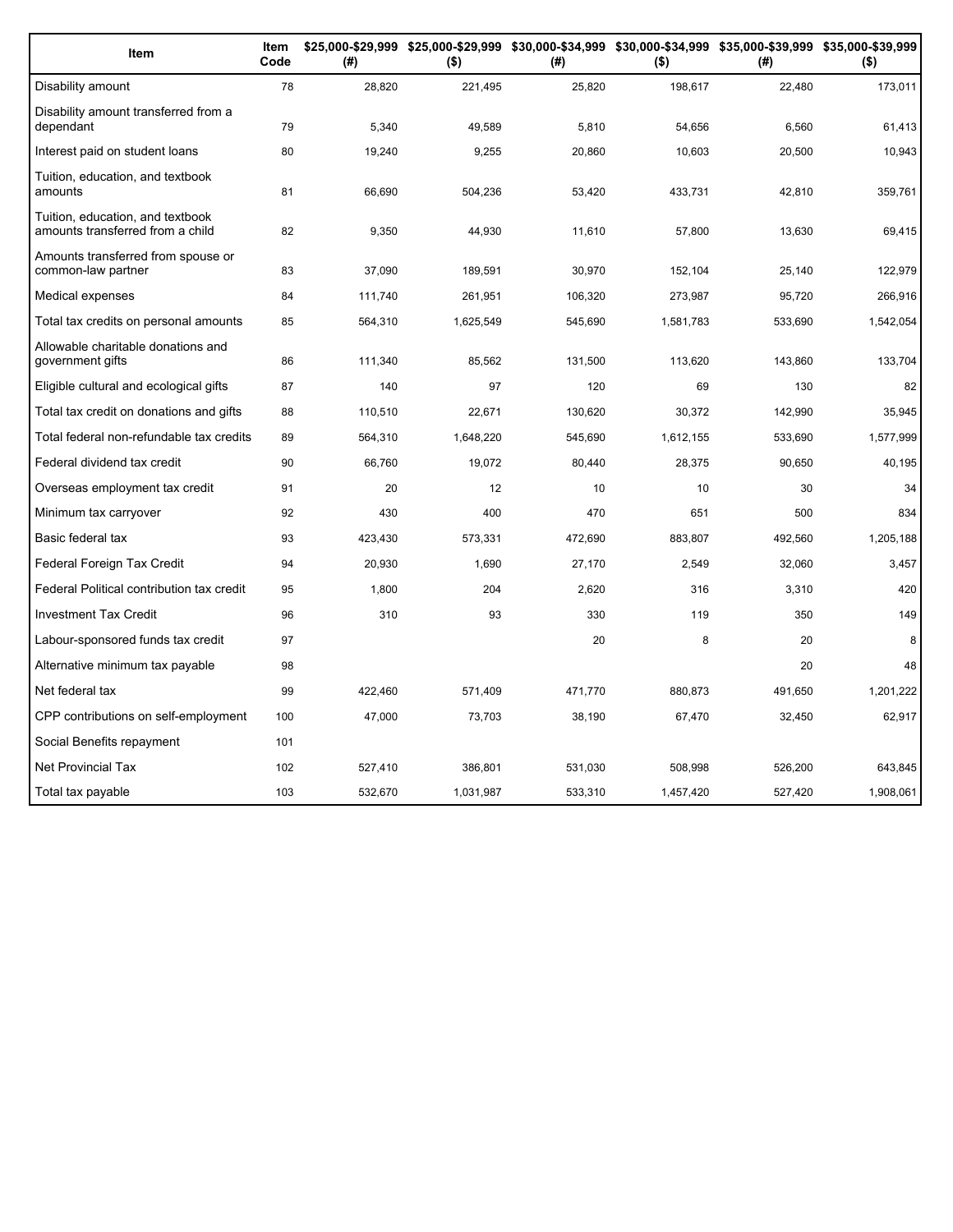| Item                                                                                           | Item<br>Code | (# )    | \$40,000-\$44,999 \$40,000-\$44,999 \$45,000-\$49,999 \$45,000-\$49,999<br>$($ \$) | (# )    | $($ \$)    | \$50,000-<br>\$54,999<br>(#) | \$50,000-<br>\$54,999<br>$($ \$) |
|------------------------------------------------------------------------------------------------|--------------|---------|------------------------------------------------------------------------------------|---------|------------|------------------------------|----------------------------------|
| Number of taxable returns                                                                      | $\mathbf{1}$ | 511,750 |                                                                                    | 447,520 |            | 388,250                      |                                  |
| Number of non-taxable returns                                                                  | 2            | 3,720   |                                                                                    | 2,490   |            | 1,900                        |                                  |
| Total number of returns                                                                        | 3            | 515,470 |                                                                                    | 450,010 |            | 390,150                      |                                  |
| Employment income                                                                              | 4            | 361,110 | 13,336,371                                                                         | 334,630 | 13,944,451 | 302,460                      | 14,043,146                       |
| Commissions (from employment)                                                                  | 5            | 10,690  | 100,704                                                                            | 10,070  | 113.671    | 9,220                        | 124,587                          |
| Other employment income                                                                        | 6            | 64,840  | 206.457                                                                            | 57,770  | 176,884    | 50,190                       | 160,389                          |
| Old Age Security pension (OASP)                                                                | 7            | 126,770 | 785,421                                                                            | 94,400  | 579,564    | 71,260                       | 434,020                          |
| CPP or QPP benefits                                                                            | 8            | 157,670 | 1,280,007                                                                          | 122,730 | 1,008,932  | 94,610                       | 787,774                          |
| Other pensions or superannuation                                                               | 9            | 132,380 | 2,638,414                                                                          | 103,760 | 2,502,318  | 80,680                       | 2,282,245                        |
| Elected split-pension amount                                                                   | 10           | 51,610  | 733,938                                                                            | 29,480  | 405,487    | 14,460                       | 183,262                          |
| Universal Child Care Benefit (UCCB)                                                            | 11           | 28,090  | 40,254                                                                             | 24,040  | 34,735     | 20,360                       | 29,420                           |
| Employment Insurance and other benefits                                                        | 12           | 60,400  | 416,437                                                                            | 47,990  | 323,138    | 36,720                       | 246,965                          |
| Taxable amount of dividends from taxable Canadian<br>corporations                              | 13           | 100,620 | 420,284                                                                            | 92,760  | 483,157    | 82,860                       | 565,334                          |
| Interest and other investment income                                                           | 14           | 155,000 | 263,181                                                                            | 134,670 | 233,614    | 116,260                      | 204,357                          |
| Net partnership income (Limited or non-active<br>partners only)                                | 15           | 800     | 222                                                                                | 820     | 41         | 870                          | 142                              |
| Net rental income                                                                              | 16           | 29,730  | 62,262                                                                             | 28,280  | 55,935     | 24,880                       | 51,936                           |
| Taxable capital gains                                                                          | 17           | 58,090  | 113,033                                                                            | 53,280  | 117,739    | 46,360                       | 111,184                          |
| Registered retirement savings plan income (RRSP)                                               | 18           | 66,000  | 340,994                                                                            | 60,960  | 308,451    | 54,990                       | 282,051                          |
| Other income                                                                                   | 19           | 89,200  | 259,051                                                                            | 79,020  | 244,323    | 67,130                       | 222,683                          |
| Net business income                                                                            | 20           | 34,210  | 500,909                                                                            | 29,510  | 435,728    | 24,680                       | 376,544                          |
| Net professional income                                                                        | 21           | 4,850   | 78,534                                                                             | 4,440   | 81,772     | 4,150                        | 83,250                           |
| Net commission income                                                                          | 22           | 4,870   | 70,719                                                                             | 4,130   | 66,699     | 3,630                        | 66,737                           |
| Net farming income                                                                             | 23           | 5,030   | 28,084                                                                             | 4,150   | 26,315     | 3,580                        | 19,488                           |
| Net fishing income                                                                             | 24           | 10      | 114                                                                                | 10      | 54         | 20                           | 94                               |
| Workers' compensation benefits                                                                 | 25           | 15,590  | 164,980                                                                            | 13,470  | 149,123    | 11,190                       | 134,264                          |
| Social assistance payments                                                                     | 26           | 3,220   | 23,469                                                                             | 1,980   | 13,309     | 1,190                        | 7,815                            |
| Net federal supplements                                                                        | 27           | 3,830   | 12,699                                                                             | 2,090   | 6,775      | 1,290                        | 4,076                            |
| Total income assessed                                                                          | 28           | 515,470 | 21,907,227                                                                         | 450,010 | 21,342,862 |                              | 390,150 20,450,089               |
| Registered pension plan contributions (RPP)                                                    | 29           | 99,040  | 212,111                                                                            | 109,840 | 285,362    | 108,920                      | 325,485                          |
| RRSP deduction                                                                                 | 30           | 138,560 | 385,160                                                                            | 146,300 | 456,652    | 143,350                      | 512,788                          |
| Deduction for elected split-pension amount                                                     | 31           | 42,250  | 276,605                                                                            | 40,720  | 330,943    | 36,140                       | 376,499                          |
| Annual union, professional, or like dues                                                       | 32           | 121,720 | 65,487                                                                             | 122,790 | 75,086     | 115,690                      | 79,542                           |
| Child care expenses                                                                            | 33           | 31,460  | 141,841                                                                            | 28,840  | 138,044    | 25,490                       | 128,476                          |
| <b>Business investment loss</b>                                                                | 34           | 230     | 3,618                                                                              | 220     | 4,066      | 220                          | 5,308                            |
| Moving expenses                                                                                | 35           | 1,310   | 4,315                                                                              | 1,190   | 3,982      | 1,140                        | 4,815                            |
| Support payments made                                                                          | 36           | 1,210   | 8,018                                                                              | 1,290   | 8,608      | 1,350                        | 9,975                            |
| Carrying charges and interest expenses                                                         | 37           | 56,170  | 59,942                                                                             | 53,130  | 63,911     | 47,790                       | 65,058                           |
| Deductions for CPP/QPP contributions on<br>self-employment and other earnings                  | 38           | 28,570  | 29,896                                                                             | 24,340  | 27,033     | 19,290                       | 23,950                           |
| Deductions for provincial parental insurance plan<br>(PPIP) premiums on self-employment income | 39           |         |                                                                                    |         |            |                              |                                  |
| Exploration and development expenses                                                           | 40           | 490     | 859                                                                                | 490     | 1,287      | 570                          | 1,806                            |
| Other employment expenses                                                                      | 41           | 17,960  | 63,193                                                                             | 19,370  | 73,118     | 20,220                       | 80,454                           |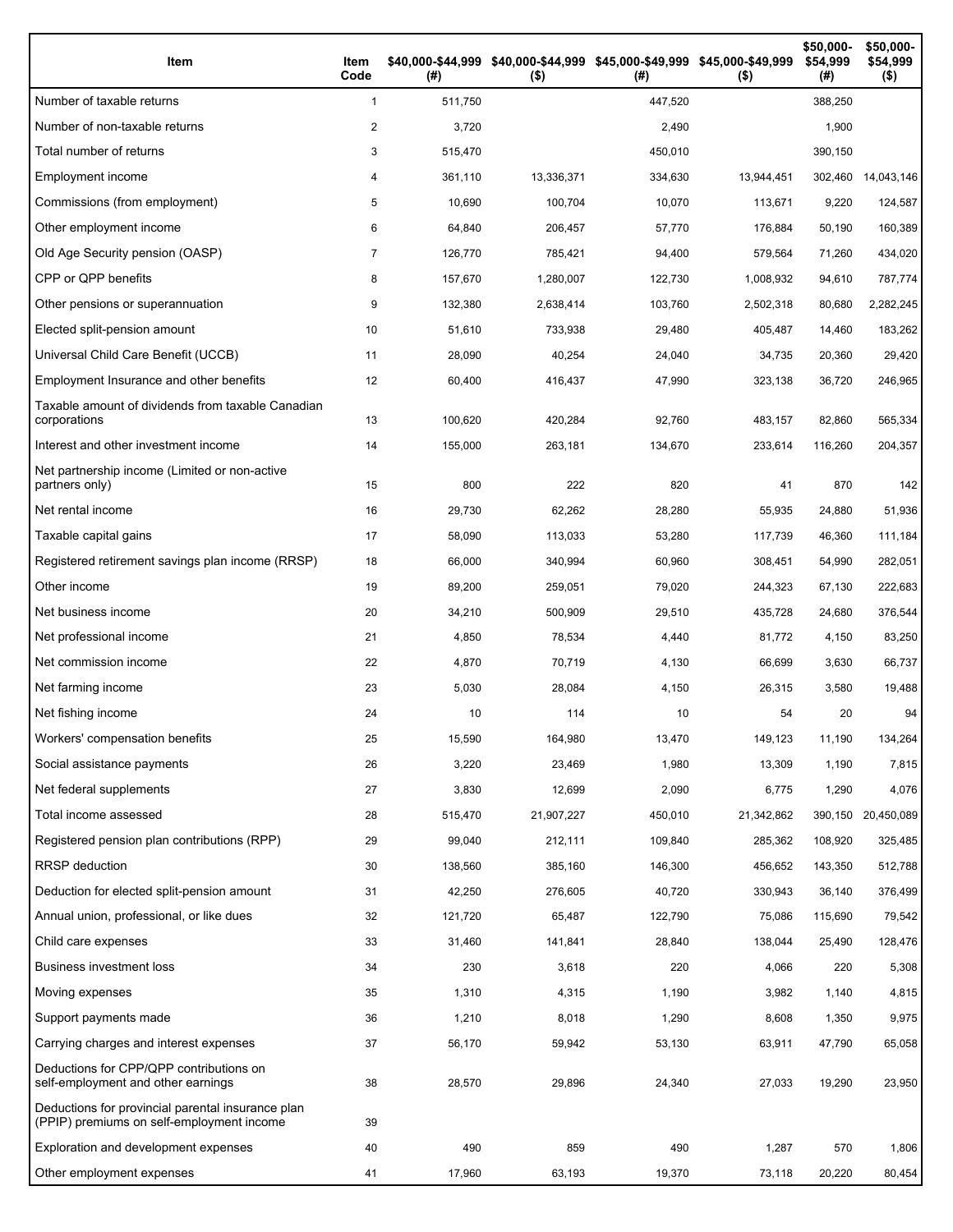| Item                                                                 | Item<br>Code | (# )    | $($ \$)    | \$40,000-\$44,999 \$40,000-\$44,999 \$45,000-\$49,999 \$45,000-\$49,999<br>(#) | $($ \$)    | \$50,000-<br>\$54,999<br>(#) | \$50,000-<br>\$54,999<br>$($ \$) |
|----------------------------------------------------------------------|--------------|---------|------------|--------------------------------------------------------------------------------|------------|------------------------------|----------------------------------|
| Clergy residence deduction                                           | 42           | 840     | 8,644      | 960                                                                            | 10,964     | 1,030                        | 13,076                           |
| Other deductions                                                     | 43           | 18,960  | 15,651     | 15,640                                                                         | 14,832     | 12,480                       | 14,783                           |
| Total deductions before adjustments                                  | 44           | 346,340 | 1,275,494  | 334,660                                                                        | 1,494,085  | 305,880                      | 1,642,173                        |
| Social benefits repayment                                            | 45           |         |            |                                                                                |            |                              |                                  |
| Net income after adjustments                                         | 46           | 515,390 | 20,633,363 | 449,950                                                                        | 19,850,944 | 390,090                      | 18,810,565                       |
| Canadian Forces personnel and police deduction                       | 47           | 10      | 98         | 10                                                                             | 110        | 30                           | 300                              |
| Security options deductions                                          | 48           | 220     | 334        | 270                                                                            | 501        | 310                          | 594                              |
| Other payments deductions                                            | 49           | 22,000  | 201,147    | 17,170                                                                         | 169,207    | 13,450                       | 146,217                          |
| Non-capital losses of other years                                    | 50           | 780     | 6,758      | 650                                                                            | 6,433      | 490                          | 4,919                            |
| Net capital losses of other years                                    | 51           | 15,570  | 20,697     | 15,140                                                                         | 23,267     | 13,380                       | 22,816                           |
| Capital gains deduction                                              | 52           | 620     | 3,990      | 610                                                                            | 4,732      | 630                          | 6,374                            |
| Northern residents deductions                                        | 53           | 250     | 690        | 240                                                                            | 694        | 220                          | 673                              |
| Additional deductions                                                | 54           | 4,580   | 14,859     | 3,570                                                                          | 12,479     | 2,510                        | 10,745                           |
| Farming/fishing losses of prior years                                | 55           | 170     | 1,472      | 180                                                                            | 1,509      | 150                          | 1,195                            |
| Total deductions from net income                                     | 56           | 42,600  | 250,061    | 36,460                                                                         | 219,038    | 29,960                       | 193,890                          |
| Taxable income assessed                                              | 57           | 514,860 | 20,383,743 | 449,530                                                                        | 19,632,329 | 389,800                      | 18,617,007                       |
| Basic personal amount                                                | 58           | 515,470 | 5,685,509  | 450,010                                                                        | 4,963,896  | 390,150                      | 4,303,906                        |
| Age amount                                                           | 59           | 126,940 | 754,567    | 94,540                                                                         | 514,692    | 71,400                       | 353,505                          |
| Spouse or common-law partner amount                                  | 60           | 37,690  | 282,275    | 33,790                                                                         | 254,641    | 30,830                       | 233,655                          |
| Amount for eligible dependant                                        | 61           | 18,870  | 196,568    | 16,250                                                                         | 168,422    | 13,490                       | 139,282                          |
| Amount for children 17 and under                                     | 62           | 72,280  | 276,001    | 68,900                                                                         | 263,703    | 64,840                       | 248,173                          |
| Amount for infirm dependants age 18 or older                         | 63           | 630     | 2,521      | 590                                                                            | 2,407      | 520                          | 2,157                            |
| CPP or QPP contributions through employment                          | 64           | 344,860 | 590,984    | 320,870                                                                        | 625,353    | 290,630                      | 623,850                          |
| CPP or QPP contributions on self-employment and<br>other earnings    | 65           | 28,570  | 29,896     | 24,340                                                                         | 27,033     | 19,290                       | 23,950                           |
| Employment Insurance premiums                                        | 66           | 335.450 | 237,036    | 312,600                                                                        | 246,817    | 281,250                      | 232,112                          |
| PPIP premiums paid                                                   | 67           |         |            |                                                                                |            |                              |                                  |
| PPIP premiums payable on employment income                           | 68           |         |            |                                                                                |            |                              |                                  |
| PPIP premiums payable on self-employment<br>income                   | 69           |         |            |                                                                                |            |                              |                                  |
| Volunteer firefighters' amount                                       | 70           | 520     | 1,545      | 530                                                                            | 1,590      | 560                          | 1,689                            |
| Canada employment amount                                             | 71           | 394,910 | 414,551    | 360,980                                                                        | 382,491    | 321,970                      | 344,532                          |
| Public transit amount                                                | 72           | 34,980  | 42,670     | 32,390                                                                         | 41,054     | 29,400                       | 38,535                           |
| Children's fitness amount                                            | 73           | 31,730  | 16,533     | 31,980                                                                         | 16,925     | 31,820                       | 17,177                           |
| Children's arts amount                                               | 74           | 10,260  | 5,232      | 10,240                                                                         | 5,145      | 10,380                       | 5,347                            |
| Home buyers' amount                                                  | 75           | 5,080   | 22,749     | 5,160                                                                          | 23,196     | 4,860                        | 21,983                           |
| Pension income amount                                                | 76           | 151,240 | 299,254    | 117,090                                                                        | 231,189    | 88,500                       | 174,457                          |
| Caregiver amount                                                     | 77           | 7,830   | 42,222     | 7,630                                                                          | 41,538     | 6,940                        | 37,627                           |
| Disability amount                                                    | 78           | 18,340  | 141,181    | 13,580                                                                         | 104,538    | 10,110                       | 77,778                           |
| Disability amount transferred from a dependant                       | 79           | 7,080   | 68,215     | 6,940                                                                          | 67,630     | 6,180                        | 61,961                           |
| Interest paid on student loans                                       | 80           | 18,770  | 10,611     | 16,490                                                                         | 9,698      | 14,180                       | 8,661                            |
| Tuition, education, and textbook amounts                             | 81           | 34,930  | 294,826    | 28,550                                                                         | 233,193    | 24,160                       | 194,933                          |
| Tuition, education, and textbook amounts<br>transferred from a child | 82           | 15,700  | 80,864     | 16,260                                                                         | 84,108     | 16,070                       | 84,030                           |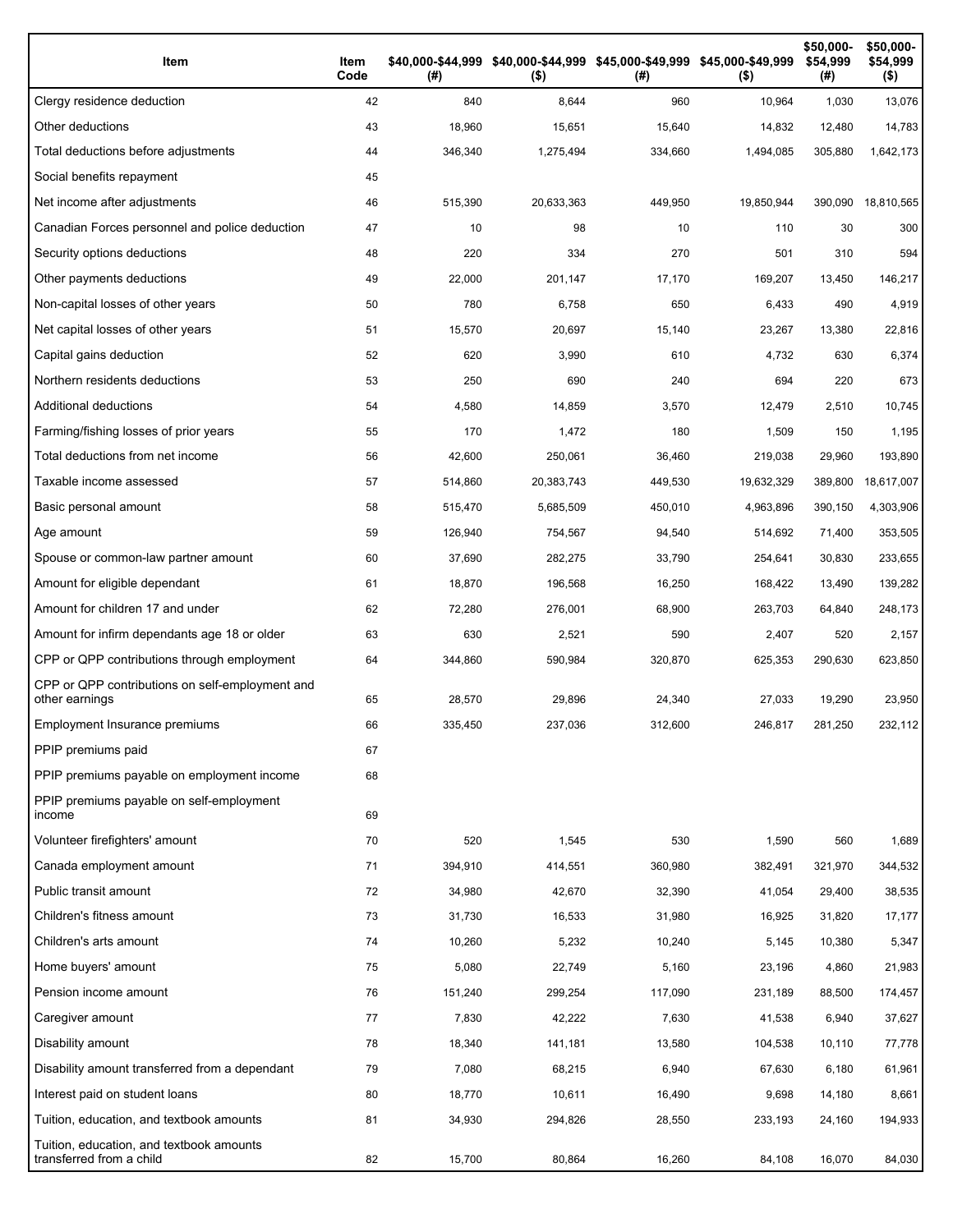| Item                                                     | Item<br>Code | (# )    | \$40,000-\$44,999 \$40,000-\$44,999 \$45,000-\$49,999 \$45,000-\$49,999<br>$($ \$) | (#)     | $($ \$)   | \$50,000-<br>\$54,999<br>(#) | \$50,000-<br>\$54,999<br>$($ \$) |
|----------------------------------------------------------|--------------|---------|------------------------------------------------------------------------------------|---------|-----------|------------------------------|----------------------------------|
| Amounts transferred from spouse or common-law<br>partner | 83           | 18,250  | 88,446                                                                             | 13,490  | 67,515    | 10,740                       | 54,013                           |
| Medical expenses                                         | 84           | 86,740  | 258,628                                                                            | 63,350  | 203,175   | 48,680                       | 161,659                          |
| Total tax credits on personal amounts                    | 85           | 515,470 | 1,476,470                                                                          | 450,010 | 1,287,029 | 390,150                      | 1,116,779                        |
| Allowable charitable donations and government gifts      | 86           | 147,500 | 143,614                                                                            | 139,500 | 142,138   | 128,520                      | 135,744                          |
| Eligible cultural and ecological gifts                   | 87           | 130     | 135                                                                                | 120     | 178       | 120                          | 161                              |
| Total tax credit on donations and gifts                  | 88           | 146,590 | 38,765                                                                             | 138,710 | 38,514    | 127,900                      | 36,868                           |
| Total federal non-refundable tax credits                 | 89           | 515,470 | 1,515,234                                                                          | 450,010 | 1,325,543 | 390,150                      | 1,153,647                        |
| Federal dividend tax credit                              | 90           | 99,380  | 53,296                                                                             | 92,350  | 63,240    | 82,790                       | 74,119                           |
| Overseas employment tax credit                           | 91           | 20      | 21                                                                                 | 20      | 63        | 20                           | 66                               |
| Minimum tax carryover                                    | 92           | 570     | 1,185                                                                              | 530     | 1,333     | 500                          | 1,328                            |
| Basic federal tax                                        | 93           | 490,270 | 1,501,728                                                                          | 434,050 | 1,620,206 | 378,120                      | 1,710,177                        |
| Federal Foreign Tax Credit                               | 94           | 35,660  | 4,622                                                                              | 33,640  | 5,263     | 29,780                       | 6,046                            |
| Federal Political contribution tax credit                | 95           | 3,700   | 482                                                                                | 3,660   | 501       | 3,370                        | 486                              |
| <b>Investment Tax Credit</b>                             | 96           | 400     | 163                                                                                | 420     | 179       | 380                          | 223                              |
| Labour-sponsored funds tax credit                        | 97           | 30      | 12                                                                                 | 30      | 13        | 40                           | 21                               |
| Alternative minimum tax payable                          | 98           | 10      | 36                                                                                 | 20      | 47        | 20                           | 54                               |
| Net federal tax                                          | 99           | 489,440 | 1,496,529                                                                          | 433,220 | 1,614,328 | 377,360                      | 1,703,492                        |
| CPP contributions on self-employment                     | 100          | 28,570  | 59,789                                                                             | 24,340  | 54,066    | 19,290                       | 47,901                           |
| Social Benefits repayment                                | 101          |         |                                                                                    |         |           |                              |                                  |
| Net Provincial Tax                                       | 102          | 511,020 | 809,338                                                                            | 447,080 | 872,258   | 387,950                      | 925,064                          |
| Total tax payable                                        | 103          | 511,750 | 2,365,724                                                                          | 447,520 | 2,540,725 | 388,250                      | 2,676,513                        |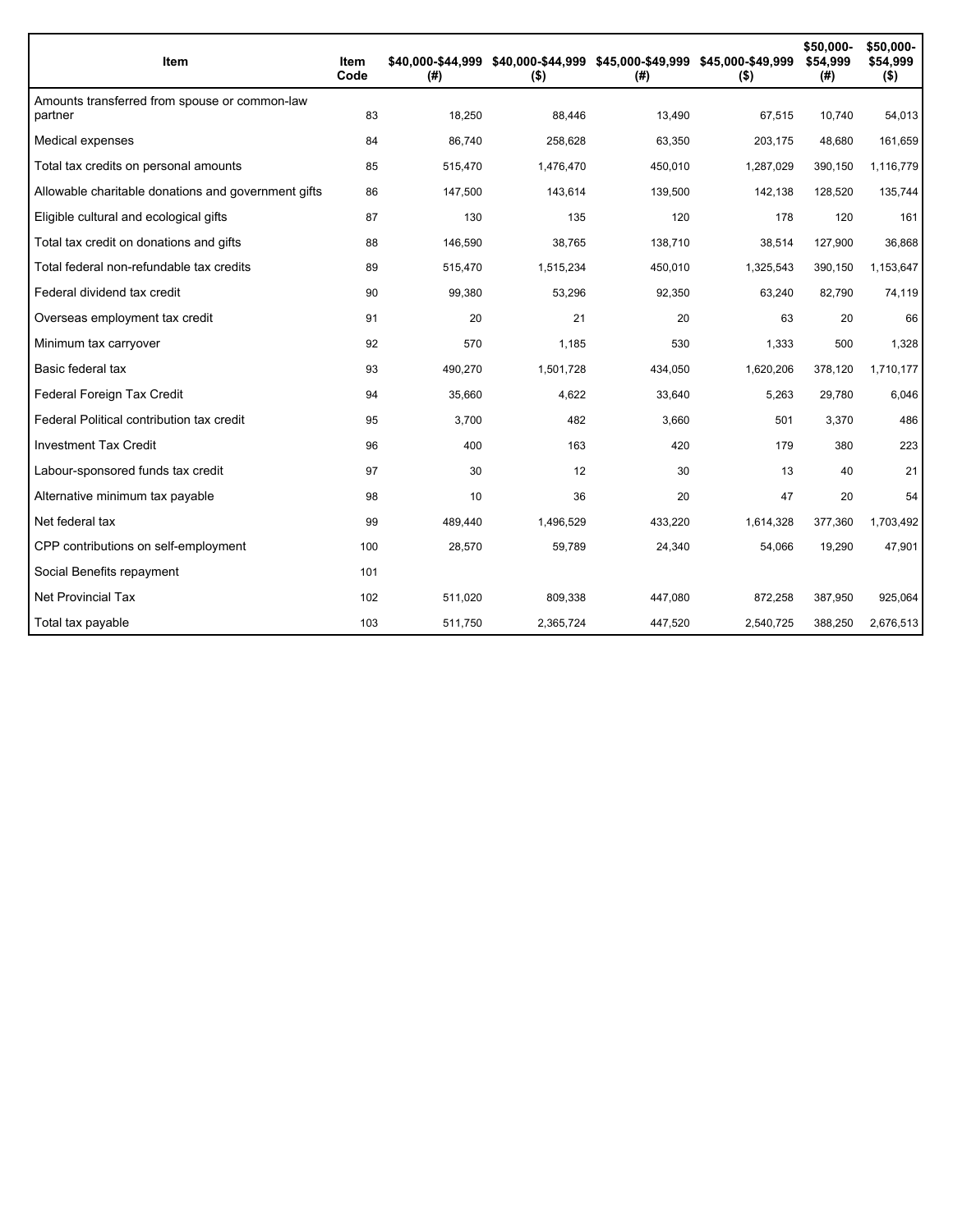| Item                                                                          | Item<br>Code   | (# )    | \$55,000-\$59,999 \$55,000-\$59,999<br>$($ \$) | (#)     | \$60,000-\$69,999 \$60,000-\$69,999 \$70,000-\$79,999 \$70,000-\$79,999<br>$($ \$) | (# )    | $($ \$)    |
|-------------------------------------------------------------------------------|----------------|---------|------------------------------------------------|---------|------------------------------------------------------------------------------------|---------|------------|
| Number of taxable returns                                                     | $\mathbf{1}$   | 339,190 |                                                | 564,380 |                                                                                    | 444,900 |            |
| Number of non-taxable returns                                                 | $\overline{c}$ | 1,120   |                                                | 1,260   |                                                                                    | 600     |            |
| Total number of returns                                                       | 3              | 340,310 |                                                | 565,630 |                                                                                    | 445,490 |            |
| Employment income                                                             | 4              | 268,240 | 13,652,634                                     | 451,860 | 25,965,381                                                                         | 361,470 | 24,076,104 |
| Commissions (from employment)                                                 | 5              | 8,120   | 128,584                                        | 14,140  | 275,328                                                                            | 11,310  | 274,435    |
| Other employment income                                                       | 6              | 44,910  | 145,911                                        | 78,320  | 264,919                                                                            | 66,050  | 235,126    |
| Old Age Security pension (OASP)                                               | $\overline{7}$ | 60,990  | 370,765                                        | 98,620  | 600,196                                                                            | 75,010  | 456,947    |
| CPP or QPP benefits                                                           | 8              | 81,750  | 680,624                                        | 130,470 | 1,095,404                                                                          | 97,140  | 818,060    |
| Other pensions or superannuation                                              | 9              | 70,210  | 2,215,124                                      | 113,420 | 4,056,446                                                                          | 86,130  | 3,387,936  |
| Elected split-pension amount                                                  | 10             | 12,610  | 171,293                                        | 22,290  | 322,800                                                                            | 24,510  | 365,785    |
| Universal Child Care Benefit (UCCB)                                           | 11             | 16,800  | 24,334                                         | 26,120  | 38,451                                                                             | 19,100  | 28,088     |
| Employment Insurance and other<br>benefits                                    | 12             | 28,850  | 191,914                                        | 39,960  | 254,751                                                                            | 24,520  | 147,264    |
| Taxable amount of dividends from<br>taxable Canadian corporations             | 13             | 75,190  | 515,167                                        | 135,830 | 1,082,719                                                                          | 119,470 | 1,106,053  |
| Interest and other investment income                                          | 14             | 104,960 | 191,458                                        | 182,830 | 352,653                                                                            | 154,460 | 327,359    |
| Net partnership income (Limited or<br>non-active partners only)               | 15             | 840     | $-215$                                         | 1,710   | 871                                                                                | 1,880   | 1,886      |
| Net rental income                                                             | 16             | 22,510  | 47,586                                         | 39,260  | 86,910                                                                             | 33,380  | 76,636     |
| Taxable capital gains                                                         | 17             | 42,720  | 113,507                                        | 76,280  | 229,701                                                                            | 67,880  | 241,804    |
| Registered retirement savings plan<br>income (RRSP)                           | 18             | 49,180  | 265,967                                        | 83,510  | 496,330                                                                            | 65,550  | 428,456    |
| Other income                                                                  | 19             | 60,150  | 212,408                                        | 105,840 | 401,393                                                                            | 91,530  | 384,723    |
| Net business income                                                           | 20             | 21,410  | 330,092                                        | 34,930  | 570,300                                                                            | 27,260  | 468,575    |
| Net professional income                                                       | 21             | 3,850   | 82,432                                         | 7,220   | 176,356                                                                            | 6,500   | 179,300    |
| Net commission income                                                         | 22             | 3,150   | 61,493                                         | 5,260   | 121,060                                                                            | 4,300   | 115,981    |
| Net farming income                                                            | 23             | 3,180   | 18,530                                         | 5,240   | 34,391                                                                             | 4,410   | 30,703     |
| Net fishing income                                                            | 24             |         |                                                |         |                                                                                    |         |            |
| Workers' compensation benefits                                                | 25             | 8,700   | 97,884                                         | 12,700  | 141,525                                                                            | 8,250   | 90,087     |
| Social assistance payments                                                    | 26             | 800     | 5,141                                          | 930     | 5,534                                                                              | 470     | 2,544      |
| Net federal supplements                                                       | 27             | 840     | 2,374                                          | 1,100   | 3,366                                                                              | 670     | 1,973      |
| Total income assessed                                                         | 28             | 340,310 | 19,549,127                                     | 565,630 | 36,623,379                                                                         | 445,490 | 33,281,866 |
| Registered pension plan contributions<br>(RPP)                                | 29             | 106,810 | 364,683                                        | 190,640 | 768,968                                                                            | 165,670 | 826,630    |
| <b>RRSP</b> deduction                                                         | 30             | 133,920 | 528,408                                        | 238,390 | 1,092,483                                                                          | 203,550 | 1,084,953  |
| Deduction for elected split-pension<br>amount                                 | 31             | 31,380  | 398,869                                        | 49,570  | 746,362                                                                            | 36,310  | 558,642    |
| Annual union, professional, or like<br>dues                                   | 32             | 110,720 | 85,496                                         | 196,490 | 171,273                                                                            | 170,680 | 169,459    |
| Child care expenses                                                           | 33             | 21,920  | 116,059                                        | 35,770  | 199,655                                                                            | 28,120  | 163,236    |
| Business investment loss                                                      | 34             | 170     | 3,129                                          | 320     | 6,464                                                                              | 270     | 6,604      |
| Moving expenses                                                               | 35             | 1,020   | 4,961                                          | 1,860   | 10,405                                                                             | 1,530   | 10,483     |
| Support payments made                                                         | 36             | 1,330   | 10,121                                         | 2,640   | 21,608                                                                             | 2,690   | 25,690     |
| Carrying charges and interest<br>expenses                                     | 37             | 44,040  | 62,096                                         | 79,540  | 123,840                                                                            | 70,040  | 125,959    |
| Deductions for CPP/QPP contributions<br>on self-employment and other earnings | 38             | 14,020  | 19,562                                         | 20,320  | 31,189                                                                             | 14,310  | 23,299     |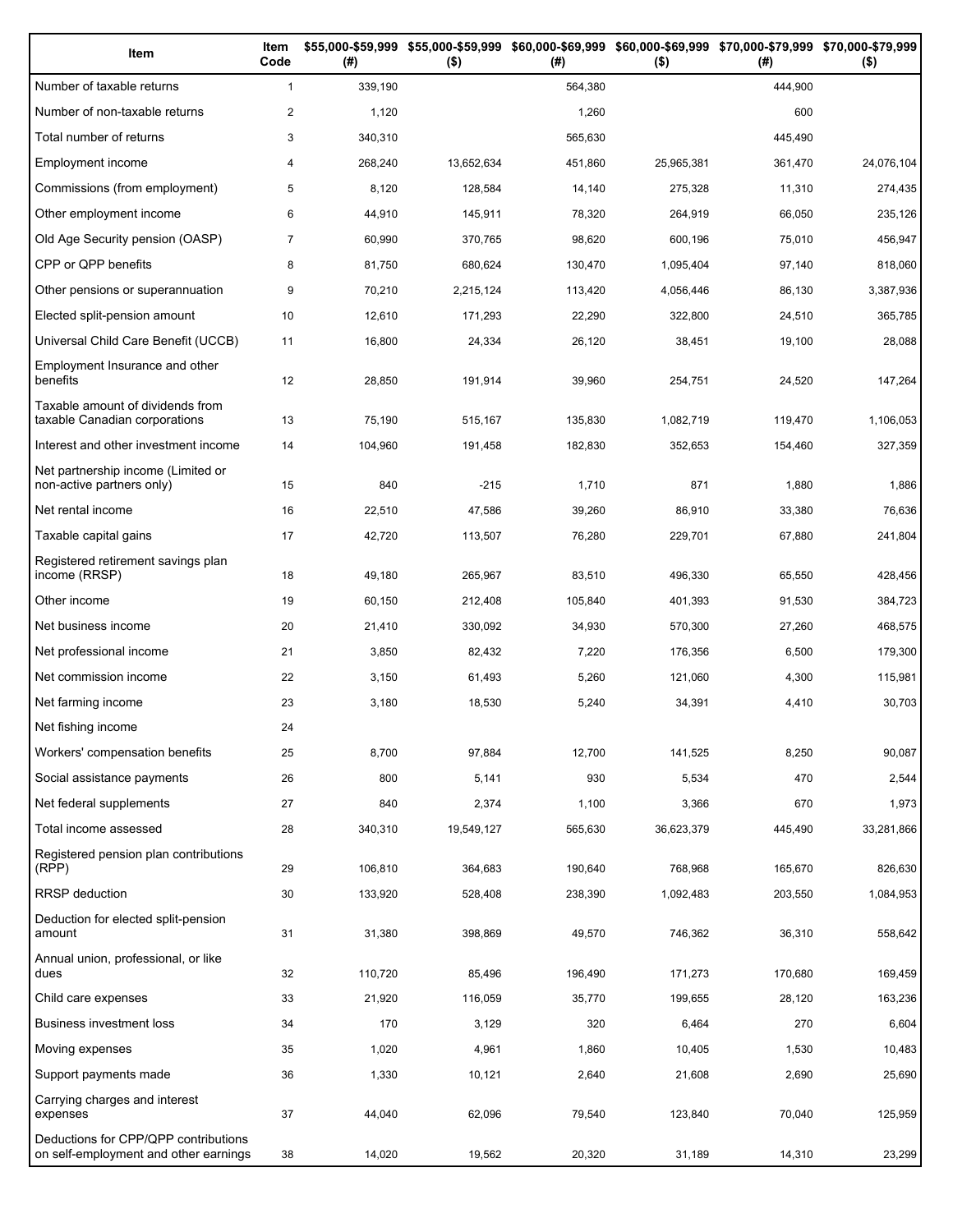| Item                                                                                              | Item<br>Code | (#)     | $($ \$)    | \$55,000-\$59,999 \$55,000-\$59,999 \$60,000-\$69,999 \$60,000-\$69,999 \$70,000-\$79,999 \$70,000-\$79,999<br>(#) | $($ \$)    | (# )    | $($ \$)    |
|---------------------------------------------------------------------------------------------------|--------------|---------|------------|--------------------------------------------------------------------------------------------------------------------|------------|---------|------------|
| Deductions for provincial parental<br>insurance plan (PPIP) premiums on<br>self-employment income | 39           |         |            |                                                                                                                    |            |         |            |
| Exploration and development expenses                                                              | 40           | 600     | 1,930      | 1,190                                                                                                              | 4,204      | 1,340   | 4,917      |
| Other employment expenses                                                                         | 41           | 19,900  | 82,993     | 37,150                                                                                                             | 170,115    | 30,950  | 150,735    |
| Clergy residence deduction                                                                        | 42           | 920     | 12,973     | 1,770                                                                                                              | 28,644     | 1,210   | 22,159     |
| Other deductions                                                                                  | 43           | 10,270  | 13,758     | 15,150                                                                                                             | 26,674     | 11,090  | 25,038     |
| Total deductions before adjustments                                                               | 44           | 276,790 | 1,705,275  | 473,410                                                                                                            | 3,402,213  | 385,560 | 3,197,985  |
| Social benefits repayment                                                                         | 45           | 330     | 31         | 11,300                                                                                                             | 9,170      | 39,770  | 27,148     |
| Net income after adjustments                                                                      | 46           | 340,260 | 17,845,190 | 565,570                                                                                                            | 33,214,334 | 445,430 | 30,059,712 |
| Canadian Forces personnel and police<br>deduction                                                 | 47           | 40      | 448        | 130                                                                                                                | 2,061      | 120     | 2,606      |
| Security options deductions                                                                       | 48           | 330     | 745        | 660                                                                                                                | 1,545      | 670     | 1,913      |
| Other payments deductions                                                                         | 49           | 10,190  | 105,576    | 14,510                                                                                                             | 150,425    | 9,240   | 94,593     |
| Non-capital losses of other years                                                                 | 50           | 440     | 4,899      | 650                                                                                                                | 7,617      | 470     | 6,772      |
| Net capital losses of other years                                                                 | 51           | 12,450  | 24,006     | 22,660                                                                                                             | 43,836     | 21,170  | 44,700     |
| Capital gains deduction                                                                           | 52           | 600     | 6,584      | 1,260                                                                                                              | 19,991     | 1,280   | 28,184     |
| Northern residents deductions                                                                     | 53           | 220     | 683        | 430                                                                                                                | 1,337      | 340     | 1,108      |
| Additional deductions                                                                             | 54           | 2,090   | 9,694      | 3,300                                                                                                              | 16,298     | 2,480   | 11,594     |
| Farming/fishing losses of prior years                                                             | 55           | 120     | 1,017      | 230                                                                                                                | 2,026      | 210     | 2,364      |
| Total deductions from net income                                                                  | 56           | 25,480  | 153,792    | 42,170                                                                                                             | 245,208    | 34,700  | 193,959    |
| Taxable income assessed                                                                           | 57           | 340,150 | 17,691,700 | 565,410                                                                                                            | 32,969,786 | 445,330 | 29,866,165 |
| Basic personal amount                                                                             | 58           | 340,310 | 3,754,042  | 565,630                                                                                                            | 6,239,881  | 445,490 | 4,914,931  |
| Age amount                                                                                        | 59           | 61,110  | 266,958    | 98,830                                                                                                             | 340,799    | 75,160  | 159,675    |
| Spouse or common-law partner<br>amount                                                            | 60           | 27,430  | 207,239    | 47,660                                                                                                             | 364,362    | 39,770  | 308,836    |
| Amount for eligible dependant                                                                     | 61           | 11,150  | 114,980    | 17,260                                                                                                             | 178,035    | 12,750  | 131,252    |
| Amount for children 17 and under                                                                  | 62           | 59,430  | 228,243    | 105,960                                                                                                            | 410,573    | 93,010  | 364,030    |
| Amount for infirm dependants age 18<br>or older                                                   | 63           | 480     | 2,051      | 770                                                                                                                | 3,020      | 660     | 2,697      |
| CPP or QPP contributions through<br>employment                                                    | 64           | 257,730 | 568,416    | 434,540                                                                                                            | 973,080    | 348,450 | 787,878    |
| CPP or QPP contributions on<br>self-employment and other earnings                                 | 65           | 14,020  | 19,562     | 20,320                                                                                                             | 31,189     | 14,310  | 23,299     |
| Employment Insurance premiums                                                                     | 66           | 251,610 | 210,652    | 421,900                                                                                                            | 357,477    | 336,980 | 288,366    |
| PPIP premiums paid                                                                                | 67           |         |            |                                                                                                                    |            |         |            |
| PPIP premiums payable on<br>employment income                                                     | 68           |         |            |                                                                                                                    |            |         |            |
| PPIP premiums payable on<br>self-employment income                                                | 69           |         |            |                                                                                                                    |            |         |            |
| Volunteer firefighters' amount                                                                    | 70           | 590     | 1,767      | 1,060                                                                                                              | 3,186      | 850     | 2,544      |
| Canada employment amount                                                                          | 71           | 283,190 | 304,649    | 473,320                                                                                                            | 511,940    | 376,500 | 409,274    |
| Public transit amount                                                                             | 72           | 26,160  | 34,865     | 44,860                                                                                                             | 61,382     | 35,010  | 48,803     |
| Children's fitness amount                                                                         | 73           | 30,280  | 16,663     | 57,040                                                                                                             | 32,232     | 53,940  | 31,910     |
| Children's arts amount                                                                            | 74           | 10,020  | 5,189      | 19,550                                                                                                             | 10,239     | 19,510  | 10,592     |
| Home buyers' amount                                                                               | 75           | 4,540   | 20,465     | 7,640                                                                                                              | 34,967     | 5,400   | 24,910     |
| Pension income amount                                                                             | 76           | 76,510  | 150,885    | 123,930                                                                                                            | 244,648    | 95,110  | 187,819    |
| Caregiver amount                                                                                  | 77           | 6,020   | 33,098     | 10,180                                                                                                             | 56,857     | 8,140   | 46,034     |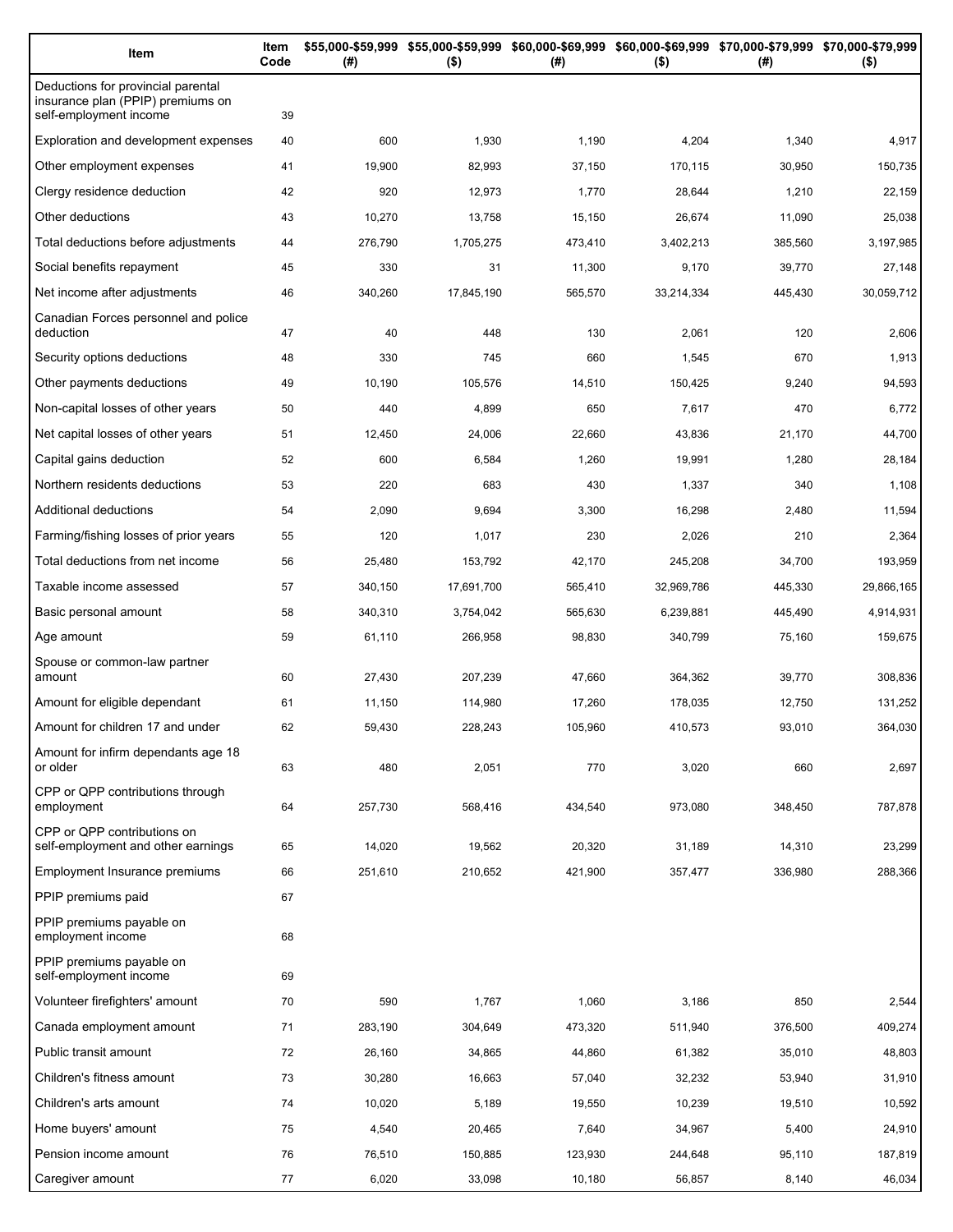| Item                                                                 | Item<br>Code | (#)     | \$55,000-\$59,999 \$55,000-\$59,999 \$60,000-\$69,999 \$60,000-\$69,999 \$70,000-\$79,999 \$70,000-\$79,999<br>$($ \$) | (#)     | $($ \$)   | (#)     | $($ \$)   |
|----------------------------------------------------------------------|--------------|---------|------------------------------------------------------------------------------------------------------------------------|---------|-----------|---------|-----------|
| Disability amount                                                    | 78           | 8,170   | 62,837                                                                                                                 | 11,850  | 91,225    | 7,970   | 61,313    |
| Disability amount transferred from a<br>dependant                    | 79           | 5,610   | 55,970                                                                                                                 | 9.630   | 97,115    | 7,780   | 79,879    |
| Interest paid on student loans                                       | 80           | 12,440  | 7,787                                                                                                                  | 19,890  | 13,125    | 13,510  | 8,456     |
| Tuition, education, and textbook<br>amounts                          | 81           | 20,530  | 173,383                                                                                                                | 32,400  | 274,458   | 21,960  | 149,976   |
| Tuition, education, and textbook<br>amounts transferred from a child | 82           | 15,270  | 79,687                                                                                                                 | 28,430  | 149,654   | 26,240  | 140,189   |
| Amounts transferred from spouse or<br>common-law partner             | 83           | 8,960   | 44,920                                                                                                                 | 14,400  | 71,804    | 10,780  | 52,212    |
| Medical expenses                                                     | 84           | 39,550  | 135,904                                                                                                                | 59,170  | 221,512   | 38,920  | 160,957   |
| Total tax credits on personal amounts                                | 85           | 340,310 | 975,063                                                                                                                | 565,630 | 1,615,982 | 445,490 | 1,259,440 |
| Allowable charitable donations and<br>government gifts               | 86           | 119,180 | 131,727                                                                                                                | 213,060 | 254,305   | 182,970 | 235,176   |
| Eligible cultural and ecological gifts                               | 87           | 110     | 203                                                                                                                    | 170     | 484       | 140     | 436       |
| Total tax credit on donations and gifts                              | 88           | 118,690 | 35,882                                                                                                                 | 212,350 | 69,546    | 182,500 | 64,520    |
| Total federal non-refundable tax credits                             | 89           | 340,310 | 1,010,945                                                                                                              | 565,630 | 1,685,528 | 445,490 | 1,323,960 |
| Federal dividend tax credit                                          | 90           | 75,290  | 69,774                                                                                                                 | 136,310 | 148,056   | 120,050 | 152,744   |
| Overseas employment tax credit                                       | 91           | 30      | 108                                                                                                                    | 50      | 232       | 70      | 316       |
| Minimum tax carryover                                                | 92           | 500     | 1,498                                                                                                                  | 1,000   | 2,783     | 1,040   | 2,567     |
| Basic federal tax                                                    | 93           | 333,550 | 1,790,313                                                                                                              | 557,530 | 3,709,238 | 441,590 | 3,739,727 |
| Federal Foreign Tax Credit                                           | 94           | 28,110  | 7,058                                                                                                                  | 51,390  | 16,708    | 48,170  | 20,897    |
| Federal Political contribution tax credit                            | 95           | 3,430   | 492                                                                                                                    | 6,580   | 997       | 6,380   | 1,020     |
| <b>Investment Tax Credit</b>                                         | 96           | 380     | 268                                                                                                                    | 720     | 512       | 700     | 494       |
| Labour-sponsored funds tax credit                                    | 97           | 20      | 13                                                                                                                     | 60      | 25        | 40      | 20        |
| Alternative minimum tax payable                                      | 98           | 30      | 73                                                                                                                     | 130     | 273       | 400     | 231       |
| Net federal tax                                                      | 99           | 332,860 | 1,782,575                                                                                                              | 556,380 | 3,691,202 | 440,470 | 3,717,544 |
| CPP contributions on self-employment                                 | 100          | 14,020  | 39.119                                                                                                                 | 20,330  | 62,378    | 14,310  | 46,600    |
| Social Benefits repayment                                            | 101          | 330     | 31                                                                                                                     | 11,300  | 9,170     | 39,770  | 27,148    |
| <b>Net Provincial Tax</b>                                            | 102          | 339,000 | 950,532                                                                                                                | 564,120 | 1,905,420 | 444,600 | 1,869,527 |
| Total tax payable                                                    | 103          | 339,190 | 2,772,302                                                                                                              | 564,380 | 5,668,236 | 444,900 | 5,660,868 |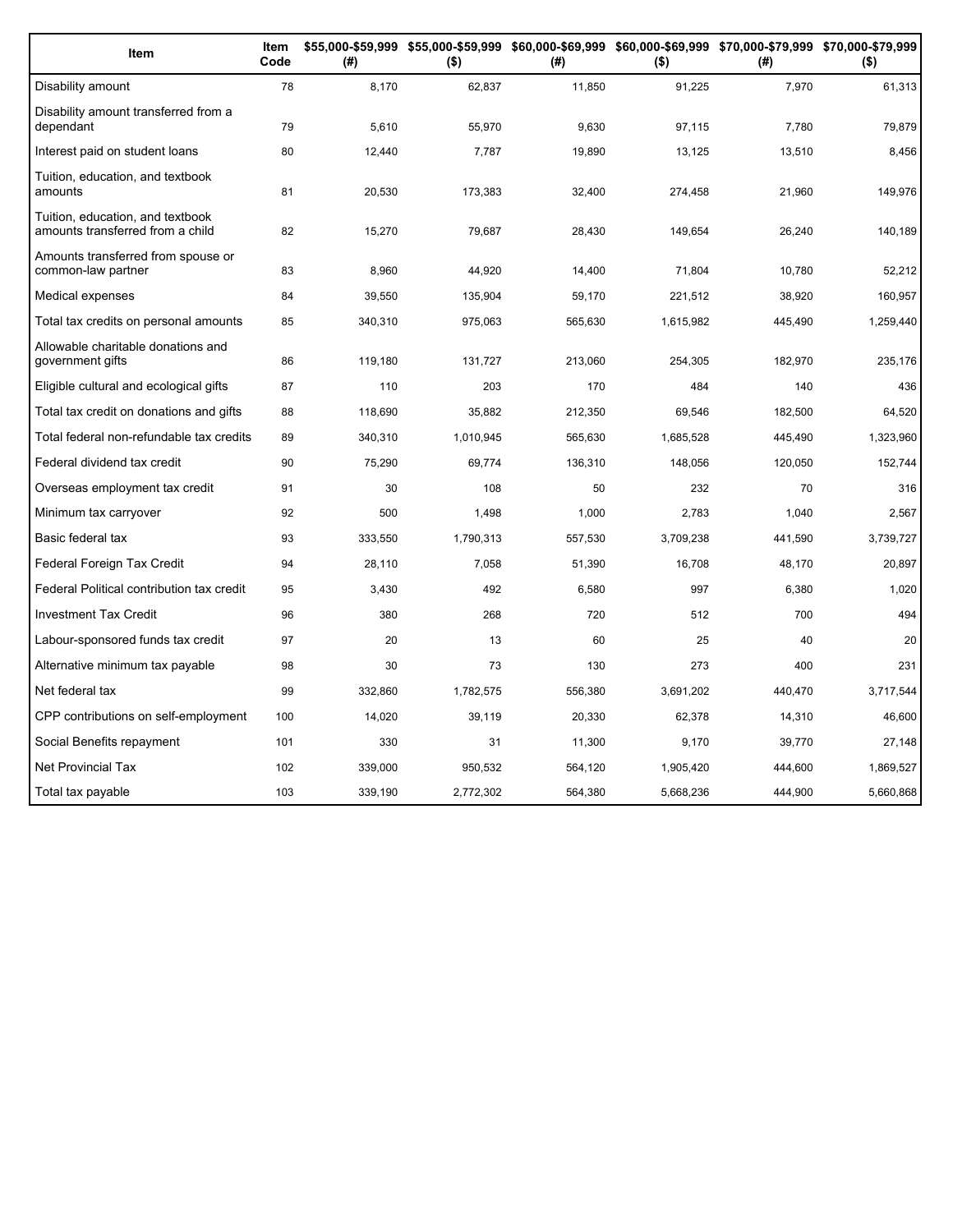| Item                                                              | Item<br>Code   | (# )    | $($ \$)    | (#)     | $($ \$)    | \$80,000-\$89,999 \$80,000-\$89,999 \$90,000-\$99,999 \$90,000-\$99,999 \$100,000-\$149,999 \$100,000-\$149,999<br>(#) | $($ \$)    |
|-------------------------------------------------------------------|----------------|---------|------------|---------|------------|------------------------------------------------------------------------------------------------------------------------|------------|
| Number of taxable returns                                         | $\mathbf{1}$   | 346,890 |            | 284,840 |            | 527,960                                                                                                                |            |
| Number of non-taxable returns                                     | $\overline{2}$ | 330     |            | 260     |            | 620                                                                                                                    |            |
| Total number of returns                                           | 3              | 347,220 |            | 285,100 |            | 528,570                                                                                                                |            |
| Employment income                                                 | 4              | 297,770 | 22,810,901 | 252,350 | 21,797,519 | 457,880                                                                                                                | 47,256,366 |
| Commissions (from employment)                                     | 5              | 8,650   | 247,259    | 7,170   | 236,370    | 21,280                                                                                                                 | 976,131    |
| Other employment income                                           | 6              | 52,110  | 186,071    | 40,190  | 167,429    | 91,080                                                                                                                 | 539,188    |
| Old Age Security pension (OASP)                                   | $\overline{7}$ | 43,260  | 259,144    | 29,210  | 172,162    | 60,790                                                                                                                 | 339,969    |
| CPP or QPP benefits                                               | 8              | 57,650  | 489,753    | 38,700  | 328,116    | 78,010                                                                                                                 | 673,615    |
| Other pensions or superannuation                                  | 9              | 51,320  | 2,207,958  | 34,130  | 1,515,695  | 71,870                                                                                                                 | 3,420,080  |
| Elected split-pension amount                                      | 10             | 11,690  | 174,238    | 8,470   | 107,422    | 13,050                                                                                                                 | 164,035    |
| Universal Child Care Benefit<br>(UCCB)                            | 11             | 14,590  | 21,626     | 10,780  | 15,854     | 12,670                                                                                                                 | 19,190     |
| Employment Insurance and other<br>benefits                        | 12             | 15,400  | 91,766     | 8,980   | 54,187     | 13,740                                                                                                                 | 80,361     |
| Taxable amount of dividends from<br>taxable Canadian corporations | 13             | 94,870  | 967,321    | 80,180  | 855,271    | 194,030                                                                                                                | 3,352,184  |
| Interest and other investment<br>income                           | 14             | 121,390 | 263,957    | 101,390 | 227,851    | 222,120                                                                                                                | 688,279    |
| Net partnership income (Limited<br>or non-active partners only)   | 15             | 1,690   | 1,276      | 1,580   | 2,075      | 5,570                                                                                                                  | 12,266     |
| Net rental income                                                 | 16             | 27,270  | 62,562     | 22,930  | 57,006     | 50,850                                                                                                                 | 172,657    |
| Taxable capital gains                                             | 17             | 53,310  | 214,540    | 45,830  | 203,476    | 111,400                                                                                                                | 776,576    |
| Registered retirement savings<br>plan income (RRSP)               | 18             | 49,460  | 330,566    | 39,150  | 266,603    | 69,470                                                                                                                 | 739,368    |
| Other income                                                      | 19             | 72,400  | 357,792    | 57,960  | 323,495    | 132,370                                                                                                                | 1,332,885  |
| Net business income                                               | 20             | 20,670  | 380,474    | 16,040  | 299,839    | 34,120                                                                                                                 | 898,048    |
| Net professional income                                           | 21             | 5,730   | 179,810    | 5,040   | 171,548    | 15,710                                                                                                                 | 823,948    |
| Net commission income                                             | 22             | 3,190   | 95,646     | 2,530   | 95,362     | 5,910                                                                                                                  | 322,586    |
| Net farming income                                                | 23             | 3,380   | 27,503     | 2,450   | 21,624     | 5,570                                                                                                                  | 69,749     |
| Net fishing income                                                | 24             |         |            |         |            |                                                                                                                        |            |
| Workers' compensation benefits                                    | 25             | 5,800   | 58,678     | 4,290   | 42,334     | 6,250                                                                                                                  | 83,775     |
| Social assistance payments                                        | 26             | 270     | 1,371      | 150     | 724        | 300                                                                                                                    | 1,549      |
| Net federal supplements                                           | 27             | 390     | 1,266      | 250     | 773        | 560                                                                                                                    | 1,904      |
| Total income assessed                                             | 28             | 347,220 | 29,460,437 | 285,100 | 26,985,413 | 528,570                                                                                                                | 62,823,761 |
| Registered pension plan<br>contributions (RPP)                    | 29             | 152,110 | 917,868    | 149,800 | 1,165,187  | 227,820                                                                                                                | 1,725,986  |
| <b>RRSP</b> deduction                                             | 30             | 177,760 | 1,082,001  | 153,170 | 1,035,035  | 325,980                                                                                                                | 3,494,061  |
| Deduction for elected<br>split-pension amount                     | 31             | 24,090  | 393,091    | 16,280  | 285,259    | 34,890                                                                                                                 | 713,026    |
| Annual union, professional, or like<br>dues                       | 32             | 150,750 | 164,316    | 141,130 | 170,158    | 193,740                                                                                                                | 219,492    |
| Child care expenses                                               | 33             | 23,160  | 139,205    | 19,060  | 112,804    | 26,850                                                                                                                 | 169,940    |
| Business investment loss                                          | 34             | 230     | 4,951      | 190     | 4,245      | 460                                                                                                                    | 21,286     |
| Moving expenses                                                   | 35             | 1,130   | 9,768      | 840     | 8,454      | 1,920                                                                                                                  | 22,557     |
| Support payments made                                             | 36             | 2,500   | 25,526     | 2,350   | 26,643     | 6,720                                                                                                                  | 105,893    |
| Carrying charges and interest<br>expenses                         | 37             | 55,630  | 112,235    | 48,200  | 103,550    | 117,790                                                                                                                | 346,086    |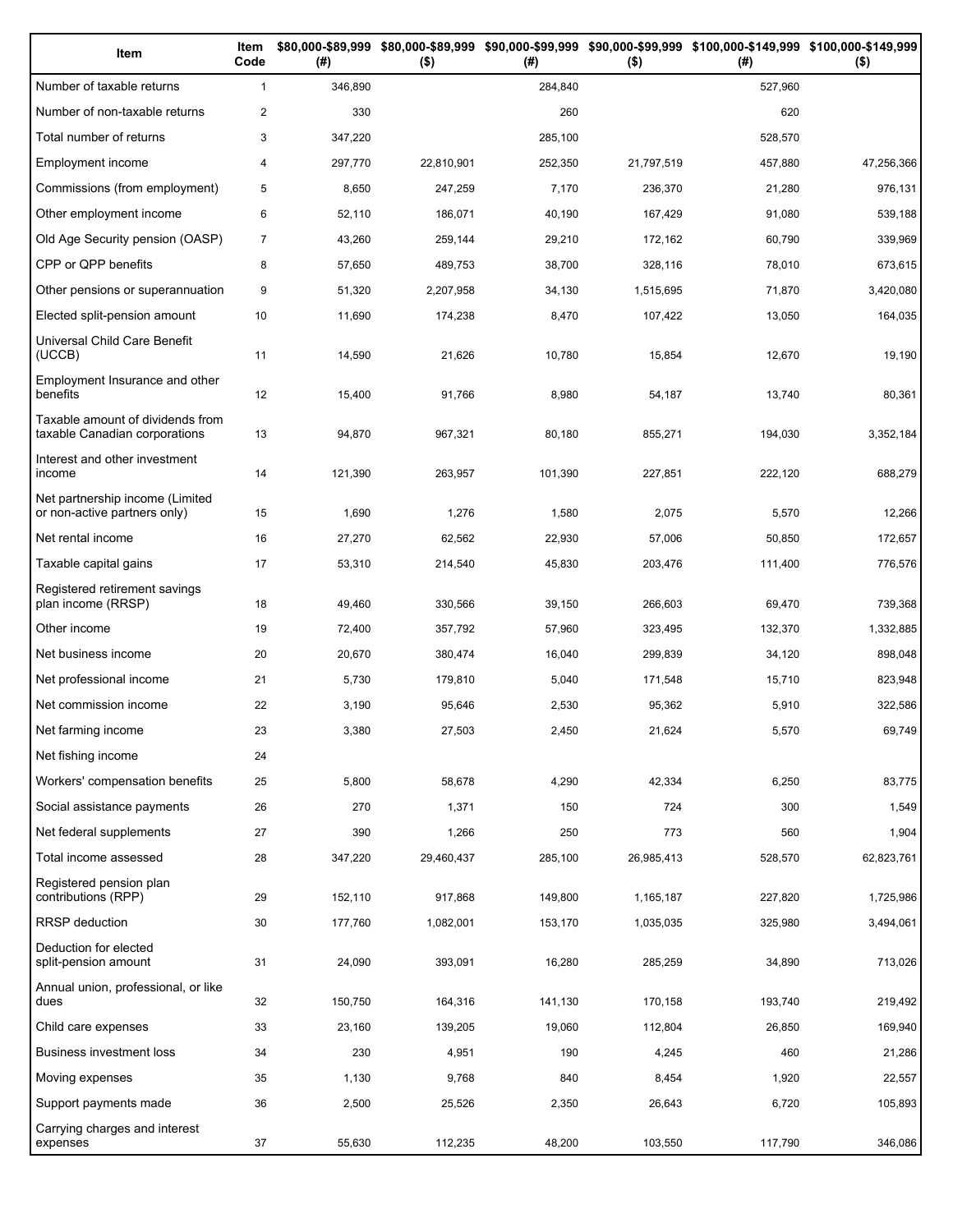| Item                                                                                              | Item<br>Code | (#)     | $($ \$)    | (#)     | $($ \$)    | \$80,000-\$89,999 \$80,000-\$89,999 \$90,000-\$99,999 \$90,000-\$99,999 \$100,000-\$149,999 \$100,000-\$149,999<br>(# ) | $($ \$)    |
|---------------------------------------------------------------------------------------------------|--------------|---------|------------|---------|------------|-------------------------------------------------------------------------------------------------------------------------|------------|
| Deductions for CPP/QPP<br>contributions on self-employment<br>and other earnings                  | 38           | 10,450  | 17,661     | 7,720   | 13,535     | 20,390                                                                                                                  | 38,014     |
| Deductions for provincial parental<br>insurance plan (PPIP) premiums<br>on self-employment income | 39           |         |            |         |            |                                                                                                                         |            |
| <b>Exploration and development</b><br>expenses                                                    | 40           | 1,220   | 5,221      | 1,140   | 6,105      | 4,040                                                                                                                   | 27,781     |
| Other employment expenses                                                                         | 41           | 24,300  | 120,041    | 21,970  | 105,449    | 55,250                                                                                                                  | 332,092    |
| Clergy residence deduction                                                                        | 42           | 750     | 14,669     | 490     | 9,917      | 790                                                                                                                     | 17,261     |
| Other deductions                                                                                  | 43           | 8,060   | 25,959     | 6,310   | 23,440     | 14,290                                                                                                                  | 104,361    |
| Total deductions before<br>adjustments                                                            | 44           | 313,480 | 3,032,679  | 264,790 | 3,070,099  | 489,280                                                                                                                 | 7,338,575  |
| Social benefits repayment                                                                         | 45           | 32,980  | 49,791     | 24,720  | 58,867     | 54,550                                                                                                                  | 227,476    |
| Net income after adjustments                                                                      | 46           | 347,190 | 26,379,851 | 285,080 | 23,858,218 | 528,510                                                                                                                 | 55,268,793 |
| Canadian Forces personnel and<br>police deduction                                                 | 47           | 140     | 2,969      | 100     | 2,665      | 320                                                                                                                     | 10,071     |
| Security options deductions                                                                       | 48           | 590     | 2,233      | 590     | 2,493      | 2,990                                                                                                                   | 17,546     |
| Other payments deductions                                                                         | 49           | 6,370   | 61,296     | 4,630   | 43,789     | 6,900                                                                                                                   | 86,797     |
| Non-capital losses of other years                                                                 | 50           | 310     | 4,901      | 200     | 3,902      | 530                                                                                                                     | 12,742     |
| Net capital losses of other years                                                                 | 51           | 16,770  | 40,470     | 14,470  | 36,126     | 38,490                                                                                                                  | 127,551    |
| Capital gains deduction                                                                           | 52           | 880     | 18,799     | 800     | 19,366     | 2,720                                                                                                                   | 114,033    |
| Northern residents deductions                                                                     | 53           | 280     | 1,022      | 270     | 940        | 1,000                                                                                                                   | 3,266      |
| Additional deductions                                                                             | 54           | 1,600   | 8,062      | 1,190   | 7,893      | 2,620                                                                                                                   | 29,983     |
| Farming/fishing losses of prior<br>years                                                          | 55           | 160     | 1,791      | 110     | 1,305      | 310                                                                                                                     | 4,643      |
| Total deductions from net income                                                                  | 56           | 26,270  | 141,653    | 21,680  | 118,511    | 53,980                                                                                                                  | 407,329    |
| Taxable income assessed                                                                           | 57           | 347,130 | 26,238,827 | 285,010 | 23,739,969 | 528,330                                                                                                                 | 54,863,530 |
| Basic personal amount                                                                             | 58           | 347,220 | 3,830,818  | 285,100 | 3,145,557  | 528,570                                                                                                                 | 5,830,380  |
| Age amount                                                                                        | 59           | 29,130  | 52,151     | 11,450  | 20,707     | 10,750                                                                                                                  | 20,821     |
| Spouse or common-law partner<br>amount                                                            | 60           | 33,860  | 265,411    | 28,750  | 225,631    | 62,260                                                                                                                  | 500,579    |
| Amount for eligible dependant                                                                     | 61           | 10,690  | 109,826    | 9,120   | 93,841     | 13,020                                                                                                                  | 133,384    |
| Amount for children 17 and under                                                                  | 62           | 84,920  | 336,123    | 79,240  | 319,011    | 152,180                                                                                                                 | 617,122    |
| Amount for infirm dependants age<br>18 or older                                                   | 63           | 480     | 2,050      | 390     | 1,661      | 810                                                                                                                     | 3,647      |
| CPP or QPP contributions<br>through employment                                                    | 64           | 289,740 | 661,509    | 246,680 | 567,624    | 444,750                                                                                                                 | 1,019,640  |
| CPP or QPP contributions on<br>self-employment and other                                          |              |         |            |         |            |                                                                                                                         |            |
| earnings                                                                                          | 65           | 10,450  | 17,661     | 7,720   | 13,535     | 20,390                                                                                                                  | 38,014     |
| Employment Insurance premiums                                                                     | 66           | 279,050 | 241,456    | 238,240 | 207,864    | 414,980                                                                                                                 | 361,223    |
| PPIP premiums paid                                                                                | 67           |         |            |         |            |                                                                                                                         |            |
| PPIP premiums payable on<br>employment income                                                     | 68           |         |            |         |            |                                                                                                                         |            |
| PPIP premiums payable on<br>self-employment income                                                | 69           |         |            |         |            |                                                                                                                         |            |
| Volunteer firefighters' amount                                                                    | 70           | 590     | 1,782      | 500     | 1,509      | 840                                                                                                                     | 2,526      |
| Canada employment amount                                                                          | 71           | 306,920 | 336,271    | 258,720 | 284,685    | 471,020                                                                                                                 | 518,037    |
| Public transit amount                                                                             | 72           | 28,690  | 40,584     | 23,070  | 33,033     | 49,280                                                                                                                  | 71,455     |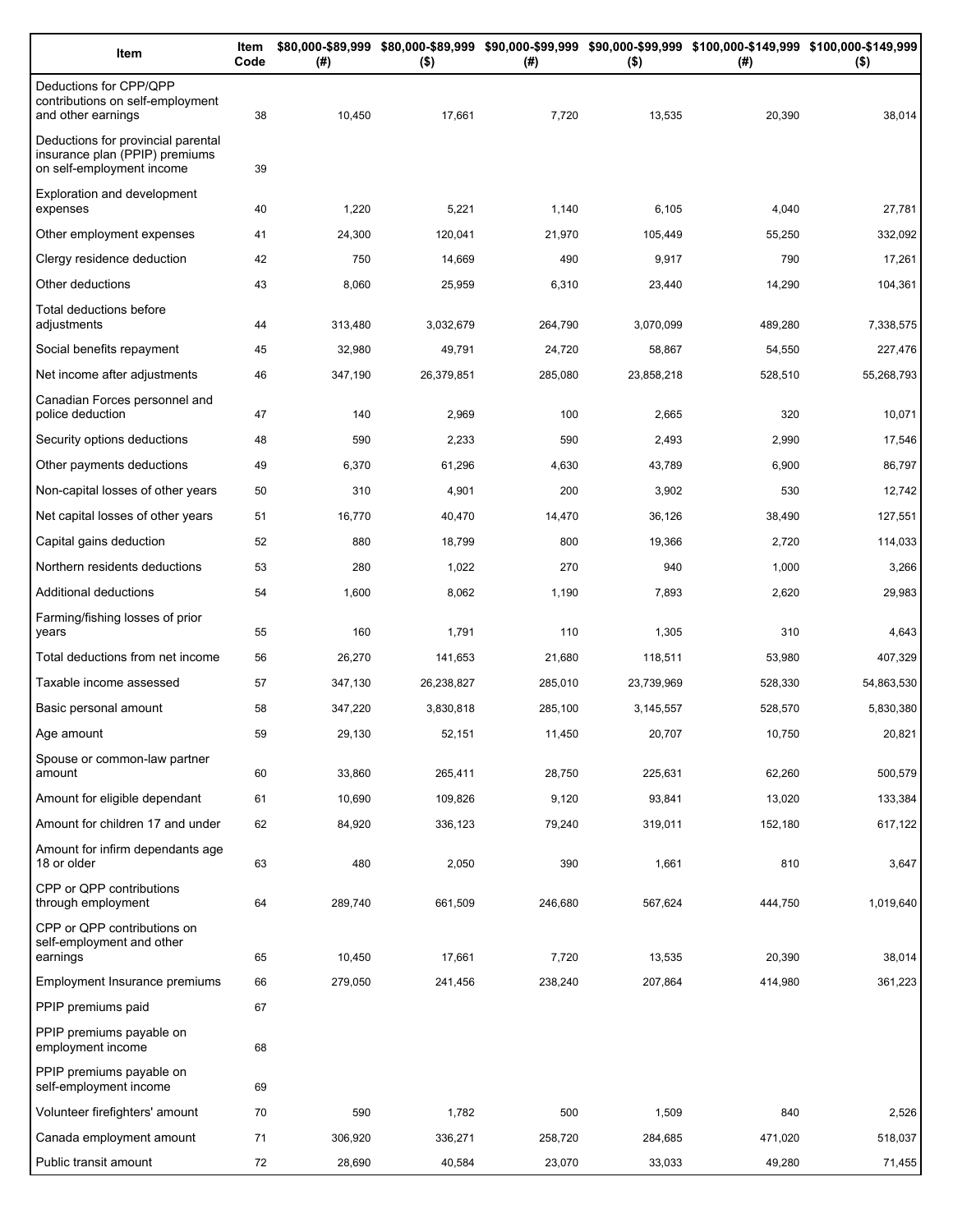| Item                                                                 | Item<br>Code | (# )    | $($ \$)   | (#)     | $($ \$)   | \$80,000-\$89,999 \$80,000-\$89,999 \$90,000-\$99,999 \$90,000-\$99,999 \$100,000-\$149,999 \$100,000-\$149,999<br>(#) | $($ \$)    |
|----------------------------------------------------------------------|--------------|---------|-----------|---------|-----------|------------------------------------------------------------------------------------------------------------------------|------------|
| Children's fitness amount                                            | 73           | 53,310  | 32,929    | 53,860  | 35,438    | 104,270                                                                                                                | 71,167     |
| Children's arts amount                                               | 74           | 20,430  | 11,359    | 21,750  | 12,547    | 45,670                                                                                                                 | 27,488     |
| Home buyers' amount                                                  | 75           | 3,770   | 17,429    | 2,440   | 11,352    | 3,750                                                                                                                  | 17,486     |
| Pension income amount                                                | 76           | 57,560  | 113,298   | 39,450  | 77,300    | 80,540                                                                                                                 | 157,572    |
| Caregiver amount                                                     | 77           | 6,960   | 40,224    | 5,740   | 33,857    | 11,790                                                                                                                 | 70,788     |
| Disability amount                                                    | 78           | 4,730   | 36,434    | 3,280   | 25,226    | 6,260                                                                                                                  | 48,138     |
| Disability amount transferred from<br>a dependant                    | 79           | 6,610   | 68,620    | 5,670   | 58,862    | 11,050                                                                                                                 | 114,090    |
| Interest paid on student loans                                       | 80           | 8,720   | 4,971     | 5,590   | 3,074     | 7,450                                                                                                                  | 4,355      |
| Tuition, education, and textbook<br>amounts                          | 81           | 15,850  | 96,074    | 12,590  | 66,591    | 18,400                                                                                                                 | 134,381    |
| Tuition, education, and textbook<br>amounts transferred from a child | 82           | 25,770  | 139,903   | 26,080  | 146,008   | 57,770                                                                                                                 | 330,360    |
| Amounts transferred from spouse<br>or common-law partner             | 83           | 8,410   | 39,832    | 6,720   | 31,561    | 13,460                                                                                                                 | 61,558     |
| Medical expenses                                                     | 84           | 25,540  | 112,883   | 19,390  | 89,826    | 43,580                                                                                                                 | 231,148    |
| Total tax credits on personal<br>amounts                             | 85           | 347,220 | 991,494   | 285,100 | 825,997   | 528,570                                                                                                                | 1,557,941  |
| Allowable charitable donations<br>and government gifts               | 86           | 155,950 | 207,130   | 138,450 | 190,157   | 288,530                                                                                                                | 514,798    |
| Eligible cultural and ecological<br>gifts                            | 87           | 110     | 516       | 110     | 488       | 180                                                                                                                    | 1,255      |
| Total tax credit on donations and<br>gifts                           | 88           | 155,610 | 56,928    | 138,250 | 52,296    | 288,110                                                                                                                | 143,102    |
| Total federal non-refundable tax<br>credits                          | 89           | 347,220 | 1,048,422 | 285,100 | 878,293   | 528,570                                                                                                                | 1,701,043  |
| Federal dividend tax credit                                          | 90           | 95,370  | 133,890   | 80,620  | 118,593   | 194,580                                                                                                                | 462,880    |
| Overseas employment tax credit                                       | 91           | 70      | 413       | 70      | 446       | 290                                                                                                                    | 2,552      |
| Minimum tax carryover                                                | 92           | 810     | 2,065     | 650     | 1,607     | 2,340                                                                                                                  | 6,003      |
| Basic federal tax                                                    | 93           | 345,300 | 3,533,568 | 283,860 | 3,375,563 | 526,060                                                                                                                | 8,685,271  |
| Federal Foreign Tax Credit                                           | 94           | 38,310  | 20,082    | 33,470  | 20,912    | 85,730                                                                                                                 | 83,646     |
| Federal Political contribution tax<br>credit                         | 95           | 4,850   | 790       | 4,110   | 705       | 10,330                                                                                                                 | 1,925      |
| <b>Investment Tax Credit</b>                                         | 96           | 660     | 557       | 600     | 480       | 2,120                                                                                                                  | 2,428      |
| Labour-sponsored funds tax credit                                    | 97           | 40      | 19        | 50      | 24        | 100                                                                                                                    | 56         |
| Alternative minimum tax payable                                      | 98           | 800     | 507       | 850     | 733       | 3,640                                                                                                                  | 5,326      |
| Net federal tax                                                      | 99           | 344,470 | 3,512,356 | 283,150 | 3,353,670 | 524,050                                                                                                                | 8,598,153  |
| CPP contributions on<br>self-employment                              | 100          | 10,450  | 35,325    | 7,720   | 27,073    | 20,400                                                                                                                 | 76,032     |
| Social Benefits repayment                                            | 101          | 32,980  | 49,791    | 24,720  | 58,867    | 54,550                                                                                                                 | 227,476    |
| Net Provincial Tax                                                   | 102          | 346,730 | 1,782,107 | 284,720 | 1,745,252 | 527,740                                                                                                                | 4,843,863  |
| Total tax payable                                                    | 103          | 346,890 | 5,379,608 | 284,840 | 5,184,882 | 527,960                                                                                                                | 13,745,558 |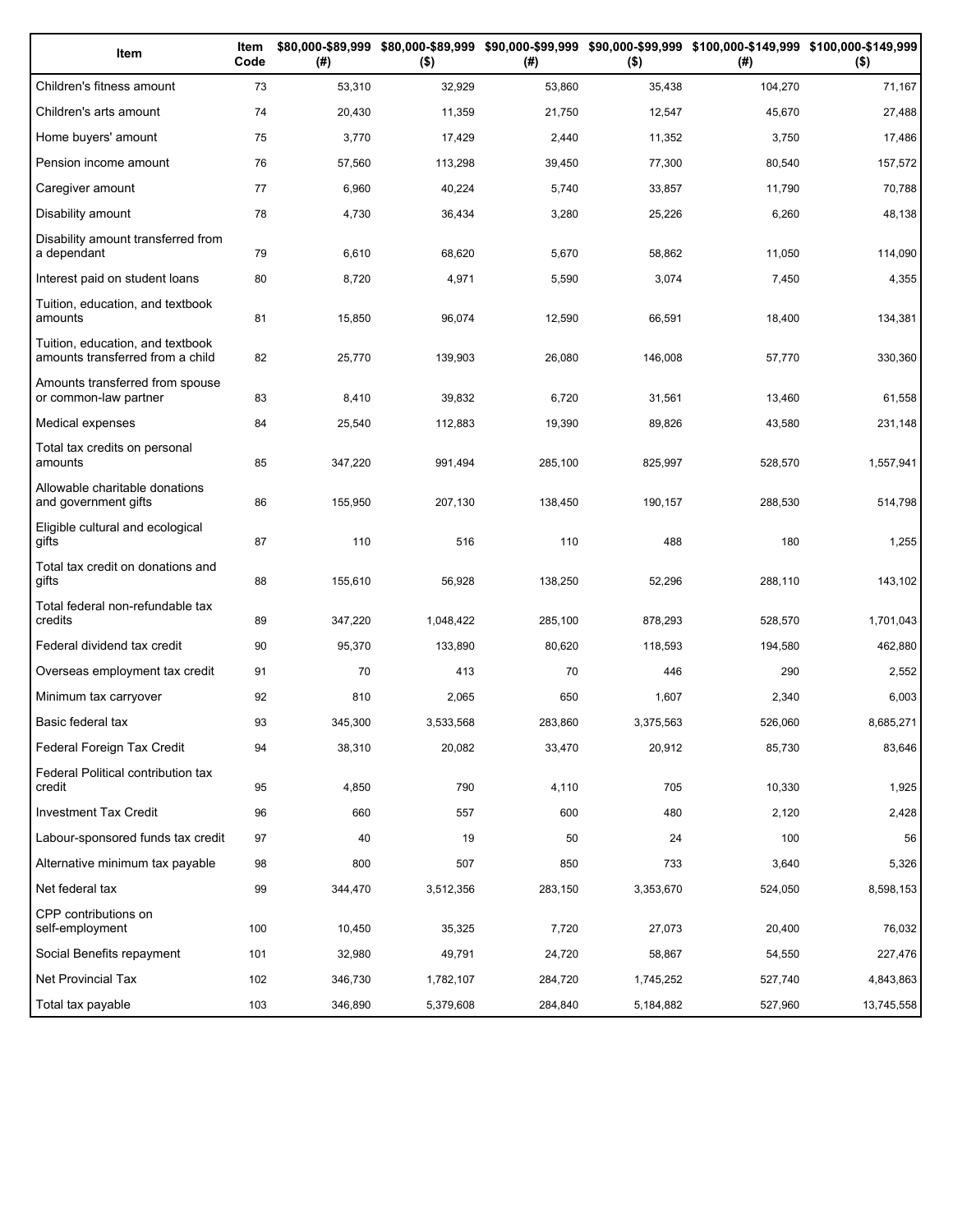| Item                                                                                           | Item<br>Code   | \$150,000-\$249,999 \$150,000-\$249,999<br>(#) | $($ \$)    | \$250,000<br>and<br>over $(#)$ | \$250,000<br>and over<br>$($ \$) |
|------------------------------------------------------------------------------------------------|----------------|------------------------------------------------|------------|--------------------------------|----------------------------------|
| Number of taxable returns                                                                      | 1              | 198,060                                        |            | 101,490                        |                                  |
| Number of non-taxable returns                                                                  | 2              | 370                                            |            | 130                            |                                  |
| Total number of returns                                                                        | 3              | 198,430                                        |            | 101,620                        |                                  |
| Employment income                                                                              | 4              | 161,640                                        | 23,221,166 | 75,910                         | 26,412,237                       |
| Commissions (from employment)                                                                  | 5              | 13,550                                         | 1,095,317  | 7,760                          | 1,912,932                        |
| Other employment income                                                                        | 6              | 37,170                                         | 394,780    | 19,230                         | 652,361                          |
| Old Age Security pension (OASP)                                                                | $\overline{7}$ | 30,610                                         | 156,003    | 20,980                         | 97,864                           |
| CPP or QPP benefits                                                                            | 8              | 35,630                                         | 313,978    | 22,450                         | 204,603                          |
| Other pensions or superannuation                                                               | 9              | 33,230                                         | 1,808,946  | 17,750                         | 1,516,655                        |
| Elected split-pension amount                                                                   | 10             | 5,010                                          | 63,119     | 2,320                          | 35,584                           |
| Universal Child Care Benefit (UCCB)                                                            | 11             | 3,290                                          | 5,152      | 830                            | 1,340                            |
| Employment Insurance and other benefits                                                        | 12             | 2,810                                          | 17,111     | 630                            | 4,188                            |
| Taxable amount of dividends from taxable Canadian corporations                                 | 13             | 100,440                                        | 3,580,093  | 70,290                         | 10,038,183                       |
| Interest and other investment income                                                           | 14             | 106,670                                        | 589,424    | 73,690                         | 1,475,754                        |
| Net partnership income (Limited or non-active partners only)                                   | 15             | 5,670                                          | 27,551     | 8,680                          | 67,982                           |
| Net rental income                                                                              | 16             | 22,260                                         | 151,926    | 13,800                         | 379,442                          |
| Taxable capital gains                                                                          | 17             | 59,840                                         | 939,623    | 45,660                         | 3,914,807                        |
| Registered retirement savings plan income (RRSP)                                               | 18             | 21,780                                         | 532,534    | 8,470                          | 785,196                          |
| Other income                                                                                   | 19             | 66,760                                         | 1,420,744  | 45,710                         | 2,716,063                        |
| Net business income                                                                            | 20             | 13,880                                         | 599,432    | 7,110                          | 736,135                          |
| Net professional income                                                                        | 21             | 13,210                                         | 1,375,775  | 13,100                         | 4,316,417                        |
| Net commission income                                                                          | 22             | 2,840                                          | 269,260    | 1,220                          | 222,381                          |
| Net farming income                                                                             | 23             | 2,830                                          | 52,456     | 2,130                          | 70,894                           |
| Net fishing income                                                                             | 24             |                                                |            |                                |                                  |
| Workers' compensation benefits                                                                 | 25             | 1,260                                          | 30,262     | 350                            | 8,016                            |
| Social assistance payments                                                                     | 26             | 100                                            | 441        | 70                             | 183                              |
| Net federal supplements                                                                        | 27             | 360                                            | 1,114      | 240                            | 776                              |
| Total income assessed                                                                          | 28             | 198,430                                        | 36,703,915 | 101,620                        | 55,606,235                       |
| Registered pension plan contributions (RPP)                                                    | 29             | 61,620                                         | 521,621    | 19,300                         | 194,405                          |
| RRSP deduction                                                                                 | 30             | 131,030                                        | 2,433,587  | 64,890                         | 1,908,329                        |
| Deduction for elected split-pension amount                                                     | 31             | 15,520                                         | 334,572    | 7,380                          | 189,681                          |
| Annual union, professional, or like dues                                                       | 32             | 45,370                                         | 49,211     | 12,680                         | 14,230                           |
| Child care expenses                                                                            | 33             | 8,410                                          | 56,785     | 2,940                          | 20,680                           |
| Business investment loss                                                                       | 34             | 300                                            | 12,552     | 220                            | 21,428                           |
| Moving expenses                                                                                | 35             | 750                                            | 12,813     | 280                            | 8,295                            |
| Support payments made                                                                          | 36             | 3,980                                          | 110,806    | 3,150                          | 213,331                          |
| Carrying charges and interest expenses                                                         | 37             | 64,880                                         | 318,128    | 50,440                         | 745,233                          |
| Deductions for CPP/QPP contributions on self-employment and other earnings                     | 38             | 13,410                                         | 26,630     | 11,250                         | 23,796                           |
| Deductions for provincial parental insurance plan (PPIP) premiums on<br>self-employment income | 39             |                                                |            |                                |                                  |
| Exploration and development expenses                                                           | 40             | 4,140                                          | 39,596     | 6,370                          | 202,050                          |
| Other employment expenses                                                                      | 41             | 25,230                                         | 230,517    | 13,540                         | 226,878                          |
| Clergy residence deduction                                                                     | 42             | 150                                            | 4,527      | 40                             | 953                              |
| Other deductions                                                                               | 43             | 7,980                                          | 147,130    | 6,770                          | 340,955                          |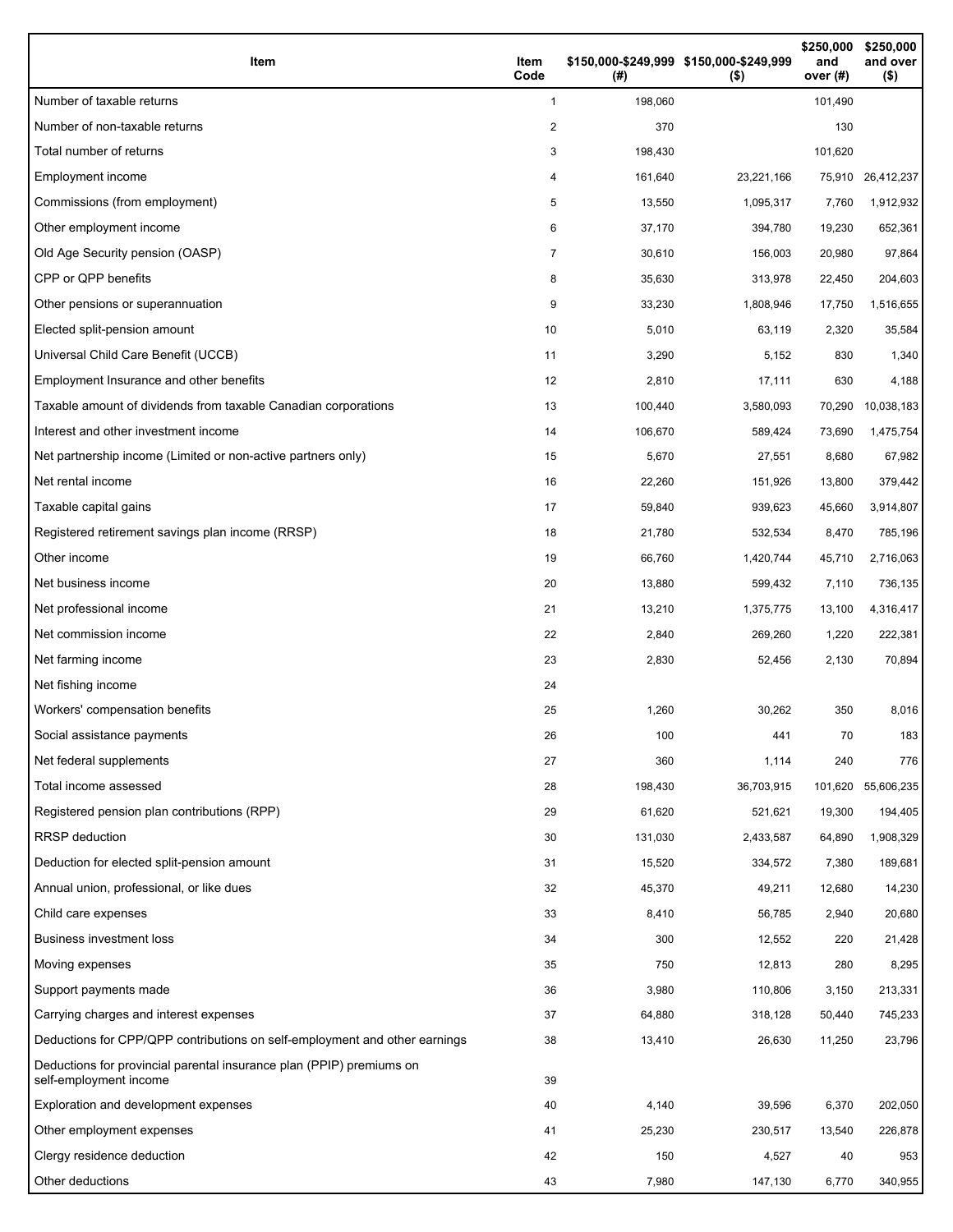| Item                                                              | <b>Item Code</b> | (#)     | \$150,000-\$249,999 \$150,000-\$249,999<br>$($ \$) | \$250,000<br>and<br>over $(H)$ | \$250,000<br>and over<br>$($ \$) |
|-------------------------------------------------------------------|------------------|---------|----------------------------------------------------|--------------------------------|----------------------------------|
| Total deductions before adjustments                               | 44               | 183,190 | 4,298,900                                          | 93,270                         | 4,110,752                        |
| Social benefits repayment                                         | 45               | 24,760  | 145,900                                            | 15,580                         | 93,463                           |
| Net income after adjustments                                      | 46               | 198,380 | 32,263,062                                         |                                | 101,590 51,415,364               |
| Canadian Forces personnel and police deduction                    | 47               | 70      | 2,763                                              |                                |                                  |
| Security options deductions                                       | 48               | 4,150   | 52,051                                             | 6,740                          | 931,214                          |
| Other payments deductions                                         | 49               | 1,470   | 31,137                                             | 470                            | 8,369                            |
| Non-capital losses of other years                                 | 50               | 260     | 10,996                                             | 210                            | 41,185                           |
| Net capital losses of other years                                 | 51               | 23,030  | 129,713                                            | 18,430                         | 276,717                          |
| Capital gains deduction                                           | 52               | 2,560   | 232,119                                            | 3,690                          | 808,824                          |
| Northern residents deductions                                     | 53               | 380     | 1,136                                              | 60                             | 165                              |
| Additional deductions                                             | 54               | 1,410   | 36.564                                             | 800                            | 20,536                           |
| Farming/fishing losses of prior years                             | 55               | 170     | 3,710                                              | 130                            | 6,410                            |
| Total deductions from net income                                  | 56               | 31,880  | 500,525                                            | 27,600                         | 2,096,892                        |
| Taxable income assessed                                           | 57               | 198,260 | 31,764,522                                         | 101,550                        | 49,319,536                       |
| Basic personal amount                                             | 58               | 198,430 | 2,187,186                                          | 101,610                        | 1,118,676                        |
| Age amount                                                        | 59               | 1,510   | 6,154                                              | 740                            | 2,773                            |
| Spouse or common-law partner amount                               | 60               | 25,320  | 209,169                                            | 14,260                         | 122,241                          |
| Amount for eligible dependant                                     | 61               | 3,900   | 39,538                                             | 1,620                          | 16,210                           |
| Amount for children 17 and under                                  | 62               | 58,590  | 243,098                                            | 31,670                         | 137,305                          |
| Amount for infirm dependants age 18 or older                      | 63               | 310     | 1,344                                              | 150                            | 648                              |
| CPP or QPP contributions through employment                       | 64               | 153,800 | 350,308                                            | 68,690                         | 155,567                          |
| CPP or QPP contributions on self-employment and other earnings    | 65               | 13,410  | 26,630                                             | 11,250                         | 23,796                           |
| Employment Insurance premiums                                     | 66               | 133,380 | 115,417                                            | 53,070                         | 45,479                           |
| PPIP premiums paid                                                | 67               |         |                                                    |                                |                                  |
| PPIP premiums payable on employment income                        | 68               |         |                                                    |                                |                                  |
| PPIP premiums payable on self-employment income                   | 69               |         |                                                    |                                |                                  |
| Volunteer firefighters' amount                                    | 70               |         |                                                    |                                |                                  |
| Canada employment amount                                          | 71               | 166,960 | 183,554                                            | 78,640                         | 86,449                           |
| Public transit amount                                             | 72               | 16,460  | 24,452                                             | 6,530                          | 10,066                           |
| Children's fitness amount                                         | 73               | 41,900  | 31,597                                             | 22,870                         | 19,057                           |
| Children's arts amount                                            | 74               | 20,820  | 13,694                                             | 12,420                         | 9,173                            |
| Home buyers' amount                                               | 75               | 850     | 3,979                                              | 250                            | 1,191                            |
| Pension income amount                                             | 76               | 36,370  | 71,039                                             | 19,260                         | 37,401                           |
| Caregiver amount                                                  | 77               | 3,600   | 21,433                                             | 1,280                          | 7,475                            |
| Disability amount                                                 | 78               | 2,670   | 20,533                                             | 1,580                          | 12,136                           |
| Disability amount transferred from a dependant                    | 79               | 3,950   | 40,577                                             | 1,780                          | 17,863                           |
| Interest paid on student loans                                    | 80               | 1,650   | 952                                                | 390                            | 219                              |
| Tuition, education, and textbook amounts                          | 81               | 4,680   | 40,420                                             | 1,640                          | 12,295                           |
| Tuition, education, and textbook amounts transferred from a child | 82               | 25,930  | 154,701                                            | 14,090                         | 87,567                           |
| Amounts transferred from spouse or common-law partner             | 83               | 4,720   | 21,790                                             | 2,020                          | 9,548                            |
| Medical expenses                                                  | 84               | 22,100  | 147,989                                            | 16,100                         | 159,871                          |
| Total tax credits on personal amounts                             | 85               | 198,430 | 593,447                                            | 101,620                        | 313,993                          |
| Allowable charitable donations and government gifts               | 86               | 124,800 | 395,782                                            | 73,360                         | 1,342,541                        |